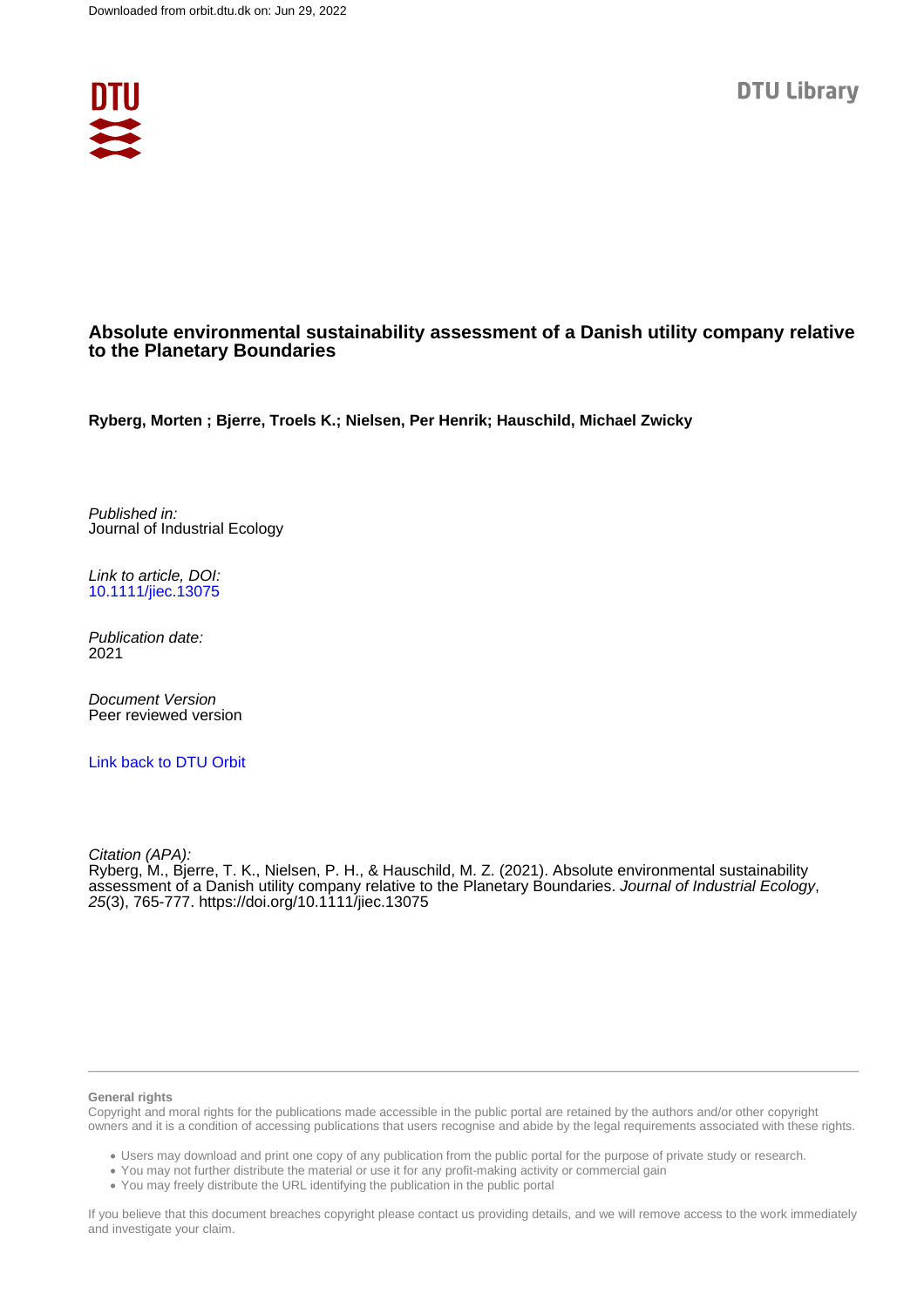# **Absolute environmental sustainability assessment of a Danish utility company relative to the Planetary Boundaries**

Morten W Ryberg<sup>1</sup>, Troels K Bjerre<sup>2</sup>, Per Henrik Nielsen<sup>2</sup>, Michael Hauschild<sup>1</sup>

<sup>1</sup>Quantitative Sustainability Assessment, Department of Technology, Management and Economics, Technical University of Denmark, Produktionstorvet, Building 424, 2800 Kgs. Lyngby, Denmark

<sup>2</sup>VandCenter Syd, Vandværksvej 7, 5000 Odense C, Denmark

**Corresponding author:** Morten W Ryberg [\(moryb@dtu.dk\)](mailto:moryb@dtu.dk)

**Keywords**: Life cycle assessment; Life cycle impact assessment wastewater; water supply; Absolute sustainability; Industrial ecology

**Abstract:** Increasing environmental pressure from production and consumption of products and services is starting to affect Earth System stability. Thus, the Planetary Boundaries framework introduced a set of absolute boundaries for keeping the Earth System stable and delimiting a safe operating space for humanity. The sum of environmental pressures associated with human activities should not exceed the safe operating space. This include utility companies whose activities relate to supply of water and treatment of waste- and stormwater. This study conducted an absolute environmental sustainability assessment (AESA) of a Danish utility company to evaluate if it could be considered absolutely sustainable relative to an assigned share of the safe operating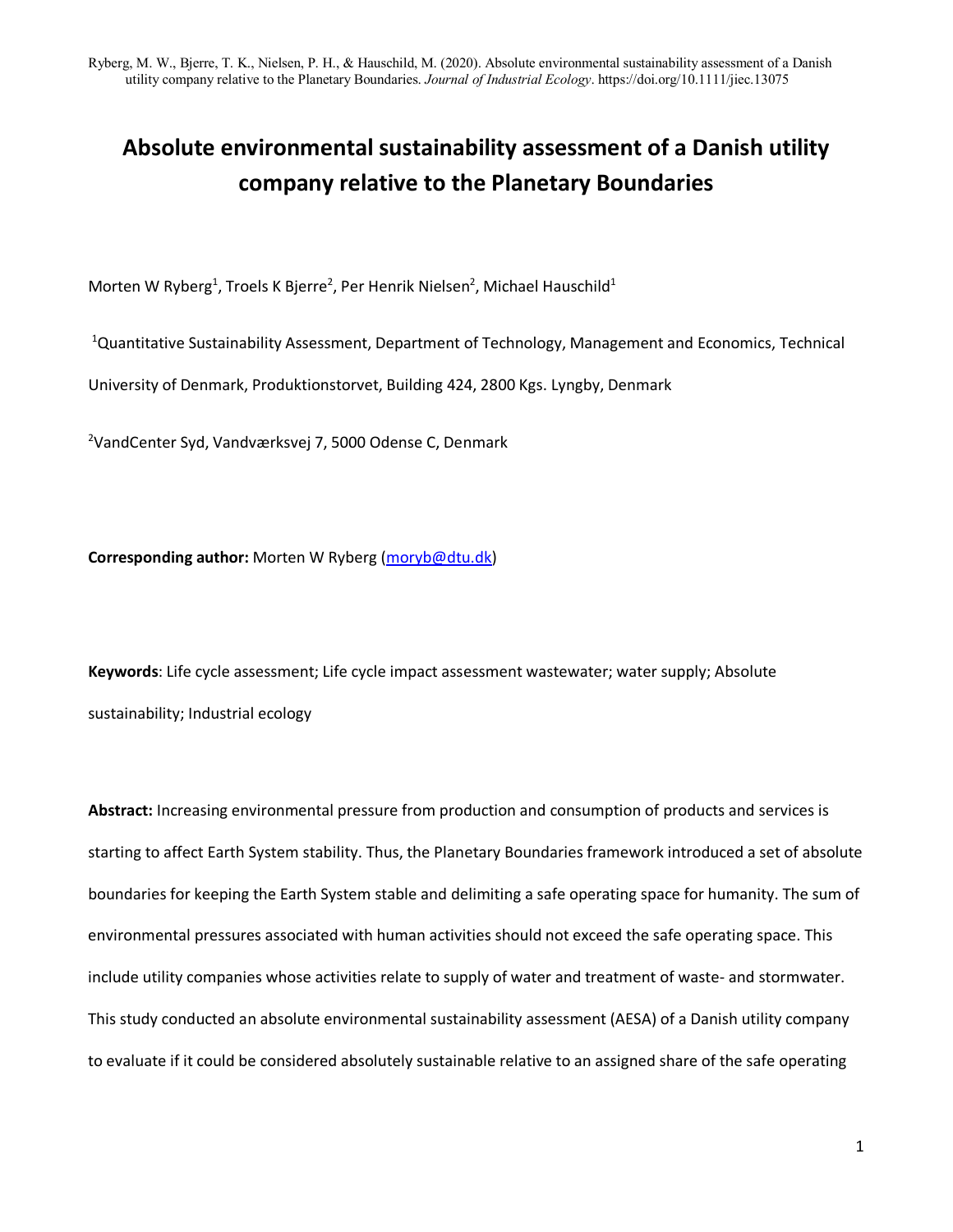space. The AESA evaluated the company's impacts relative to an assigned share of the Planetary Boundaries and relative to specific local boundaries for nitrogen and phosphorous emissions. Results showed that the assigned share of the safe operating space was exceeded for 10 of 18 impact categories, e.g. climate related boundaries were exceeded by up to a factor 7.8 while local nitrogen and phosphorus boundaries were exceeded by ca. a factor 16. The AESA can indicate to which degree the company exceeds its assigned share of the safe operating space for certain impact categories and the processes and life-cycle stages to focus on to become absolutely sustainable. This information is crucial for deriving specific impact reduction targets as part of environmental strategies for companies to become sustainable in an absolute sense.

## **1 Introduction**

The environmental pressure stemming from the production and consumption of products and services for humans has been increasing steadily since the industrial revolution (Steffen, Broadgate, Deutsch, Gaffney, & Ludwig, 2015). The pressure on the environment is now starting to affect the stability of the Earth System state which, in contrast to other periods in Earth's lifetime has been unusually stable over the last 12,000 years (termed the Holocene state) (Rockström et al., 2009; Steffen et al., 2018). This stability has coincided with the increased prosperity of humans and civilizations (Rockström et al., 2009), thus destabilization of the Earth System should be avoided. In relation to this, the Planetary Boundaries (PB) framework (Rockström et al., 2009; Steffen, Richardson, et al., 2015) introduced a set of absolute boundaries (i.e. the Planetary Boundaries) for Earth System processes. The well-functioning of the Earth System processes was considered essential for maintaining the Earth System in a Holocene-like state. The PBs, hereby delimit a safe operating space for humanity and the sum of environmental pressures associated with all human activities should not exceed the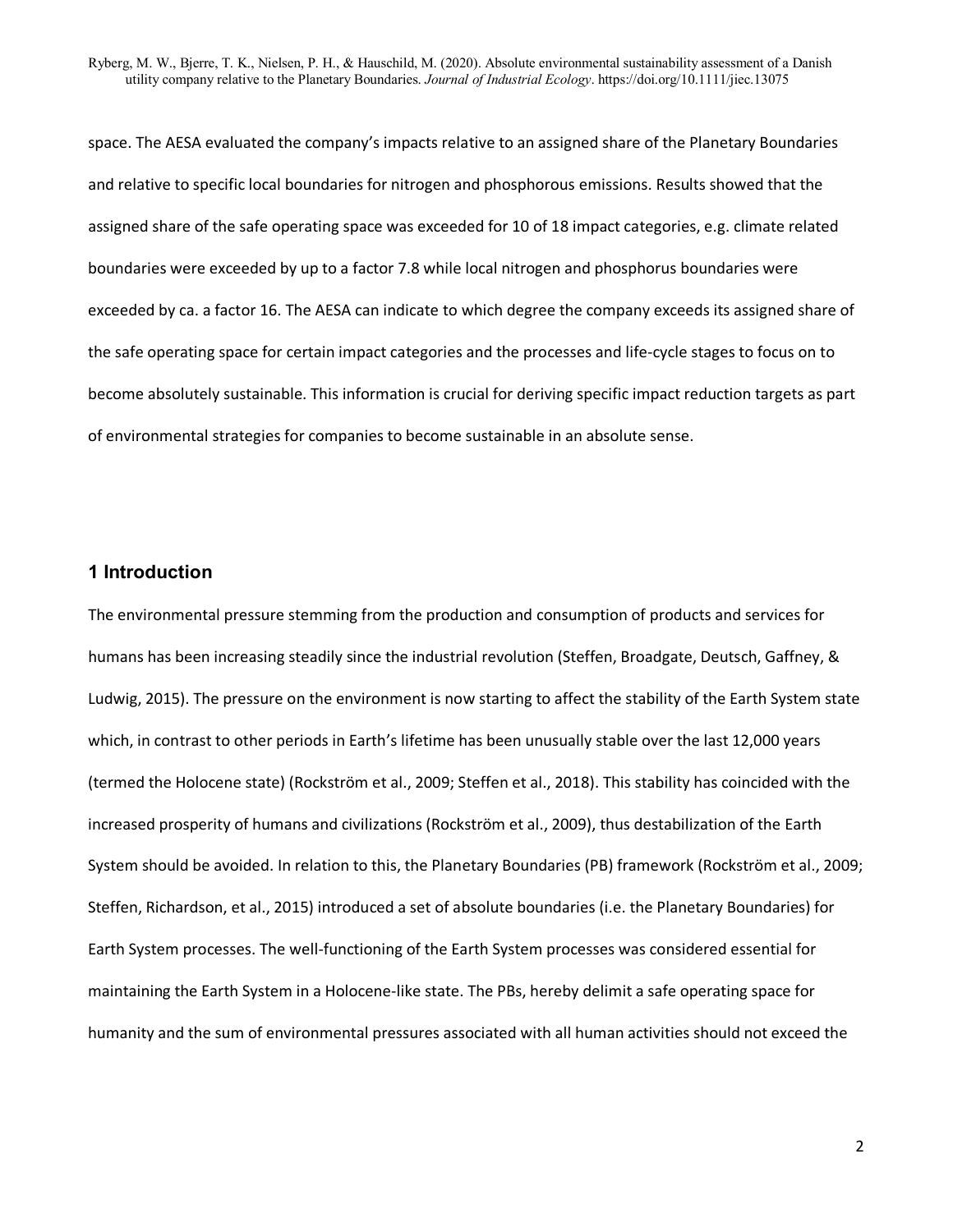safe operating space. This includes activities related to supply of water and treatment of waste- and stormwater which are commonly managed by utility companies.

The potential environmental impact associated with the functions provided by utility companies, such as supplying water or managing storm- and wastewater, is commonly assessed using environmental life-cycle assessment (LCA). LCA is a standardized (ISO, 2006a, 2006b) decision support tool, which can be used to quantify the potential environmental impacts of a product or service throughout its entire life cycle, i.e. from material extraction to end-of-life. Previous LCAs of utility companies have focused on quantifying the potential environmental impacts of different technologies with the aim of identifying the technology with the lowest environmental impact per function provided. For instance, identifying the best technologies for supplying water (e.g. Ghimire, Johnston, Ingwersen, & Sojka, 2017; Godskesen, Hauschild, Rygaard, Zambrano, & Albrechtsen, 2013; Uche, Martínez-Gracia, Círez, & Carmona, 2015), managing stormwater (e.g. Andrew & Vesely, 2008; Brudler et al., 2019; Brudler, Arnbjerg-Nielsen, Hauschild, & Rygaard, 2016; O'Sullivan, Wicke, Hengen, Sieverding, & Stone, 2015), and treating municipal wastewater (e.g. Gallego, Hospido, Moreira, & Feijoo, 2008; Opher & Friedler, 2016; Polruang, Sirivithayapakorn, & Prateep Na Talang, 2018; Remy et al., 2016; Risch, Gutierrez, Roux, Boutin, & Corominas, 2015). This has allowed for selecting the technologies with the best environmental performance and has been important for reducing the environmental impact per function provided by the utilities. However, given that population and consumption are increasing at a faster rate than technological improvements, there is a need for introducing assessments that can indicate if current technologies are actually good enough and not just better than the alternatives (Hauschild, 2015).

This has led to the development of Absolute Environmental Sustainability Assessments (AESAs), where, environmental impacts, quantified using LCA, are related to absolute environmental boundaries, such as the PBs. AESA is an emerging field of environmental sustainability assessments (Bjørn et al., 2020) and only a few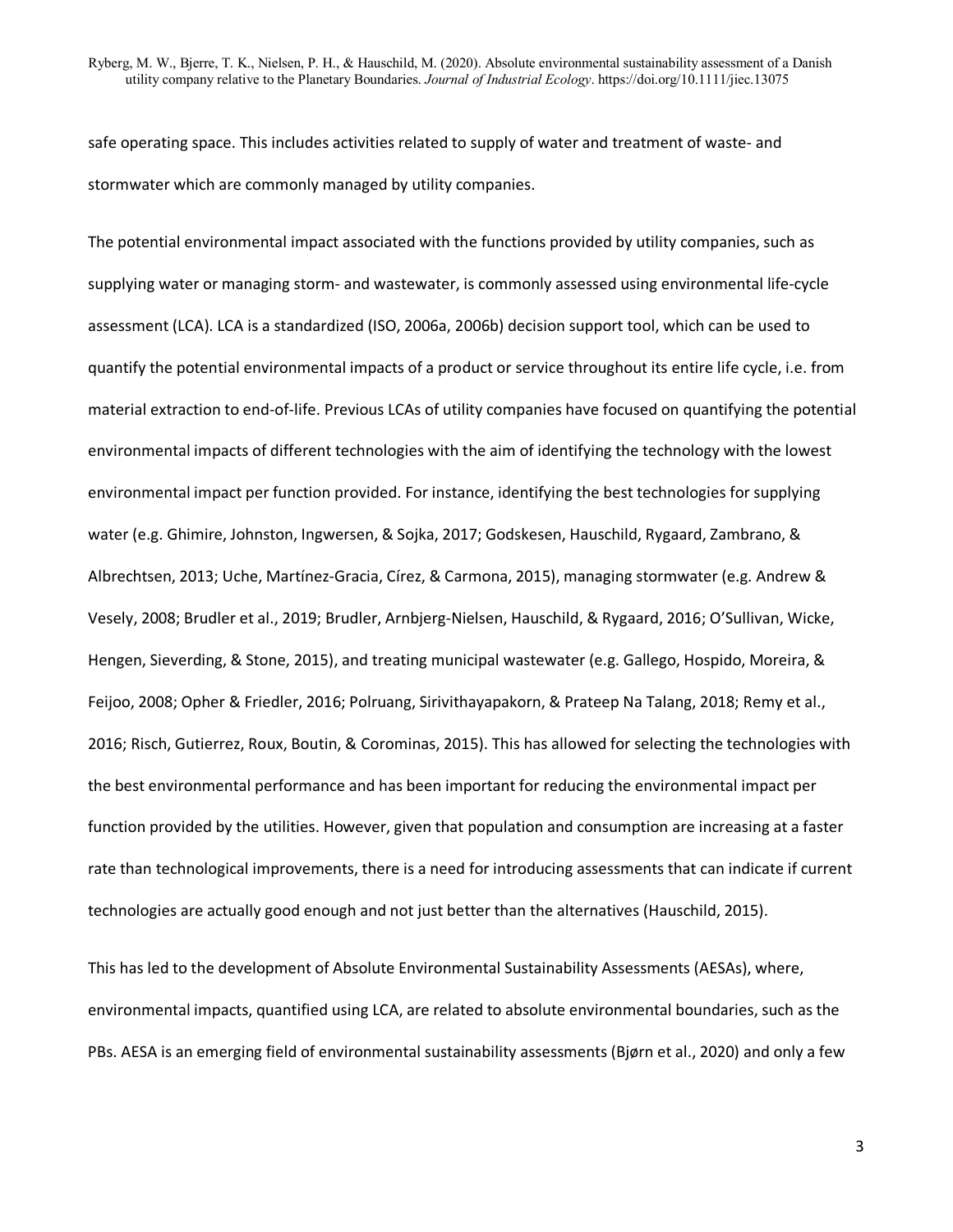practical case studies exist (e.g. Algunaibet et al., 2019; Brejnrod, Kalbar, Petersen, & Birkved, 2017; Chandrakumar, McLaren, Jayamaha, & Ramilan, 2019; Ryberg, Owsianiak, Clavreul, et al., 2018; Wolff, Gondran, & Brodhag, 2017). Nevertheless, results of AESAs offer important added value about the sustainability of the assessed activities relative to absolute environmental boundaries. AESAs support assessing if an activity can be considered environmentally sustainable in an absolute sense; and if this is not the case, support setting absolute improvement targets for the activity to become sustainable in absolute terms. For instance, an LCA-based AESA was performed for laundry washing, using a model laundry detergent, in the European Union (EU) relative to an assigned share of the safe operating space, using the Earth System processes of the PB framework as impact categories (Ryberg, Owsianiak, Clavreul, et al., 2018). The results of the AESA were used to identify if laundry washing in the EU could be considered sustainable in absolute terms. It was found that laundry washing in the EU exceeded its assigned share of the safe operating space for a number of impact categories. Hereby, the method allowed for quantifying the impact reductions needed for laundry washing to be sustainable in an absolute sense. Moreover, assessments of different improvement scenarios allowed for evaluating if these were sufficient for making laundry washing sustainable or if more ambitious improvements were needed.

The overall objective of this study was to conduct a full AESA on the Danish utility company VandCenter Syd (VCSyd) to evaluate whether VCSyd could be considered absolutely sustainable relative to the PBs. If this was not the case, this study sought to (i) identify the impact categories, and processes and life-cycle stages to focus on for VCSyd to become absolutely sustainable and (ii) estimate the level of reductions needed for VCSyd to be absolutely sustainable.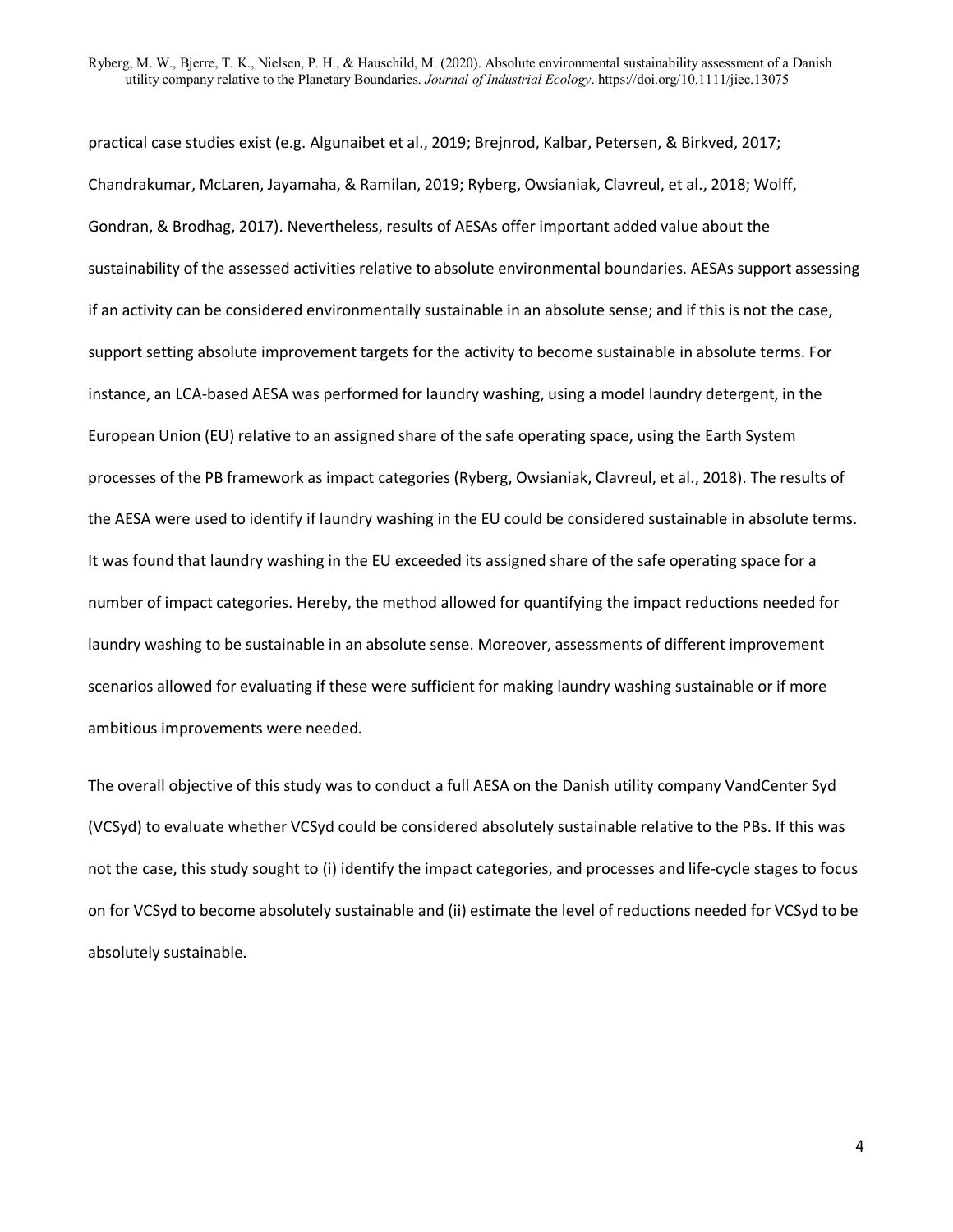## **2 Methods**

To fulfill the objective of this study, the following methods were used. First the environmental impacts of VCSyd was quantified using life-cycle assessment (LCA) methods. Second, the overall environmental boundaries (e.g. the PBs) to be used in the assessment were defined and a share of the safe operating space (SoSOS) that is available for human activities was assigned to VCSyd. Finally, the quantified environmental impacts were related to the assigned SoSOS to evaluate if the environmental impacts from the functions provided by VCSyd could be considered absolutely sustainable. An activity's environmental impacts divided by the assigned SoSOS indicates the environmental sustainability ratio (ESR). The activity can be considered absolutely sustainable if the ESR is equal to or less than one for the evaluated impact categories (Fang, Heijungs, Duan, & De Snoo, 2015).

#### **2.1 System scope and life-cycle inventory**

The inventory on the resource uses and emissions associated with VCSyd were quantified based on an LCA conducted in accordance with the requirements of the ISO standard and the guidelines of the International Reference Life Cycle Data System (ILCD) handbook (EC-JRC, 2010; ISO, 2006a, 2006b).

The functional unit (FU) for the study, i.e. what to assess, was defined as "annual supply of 8.36 million  $m<sup>3</sup>$ water and management and treatment of 29.3 million  $m<sup>3</sup>$  storm- and wastewater". This is the service annually provided by VCSyd to its customers. All subsequent assessments are performed relative to the FU. The decision context for this study was defined as 'accounting of environmental impacts' (i.e. situation C1 according to the EC-JRC 2010). Accordingly, the life-cycle inventory (LCI) which expresses the resource uses and emissions resulting from fulfilling the FU was modelled using an attributional modelling approach to best represent the actual physical flows occurring from fulfilling the FU. System-expansion and crediting for 'avoided emissions' is recommended for situation C1 to deal with multifunctional processes that are part of the assessed life-cycle,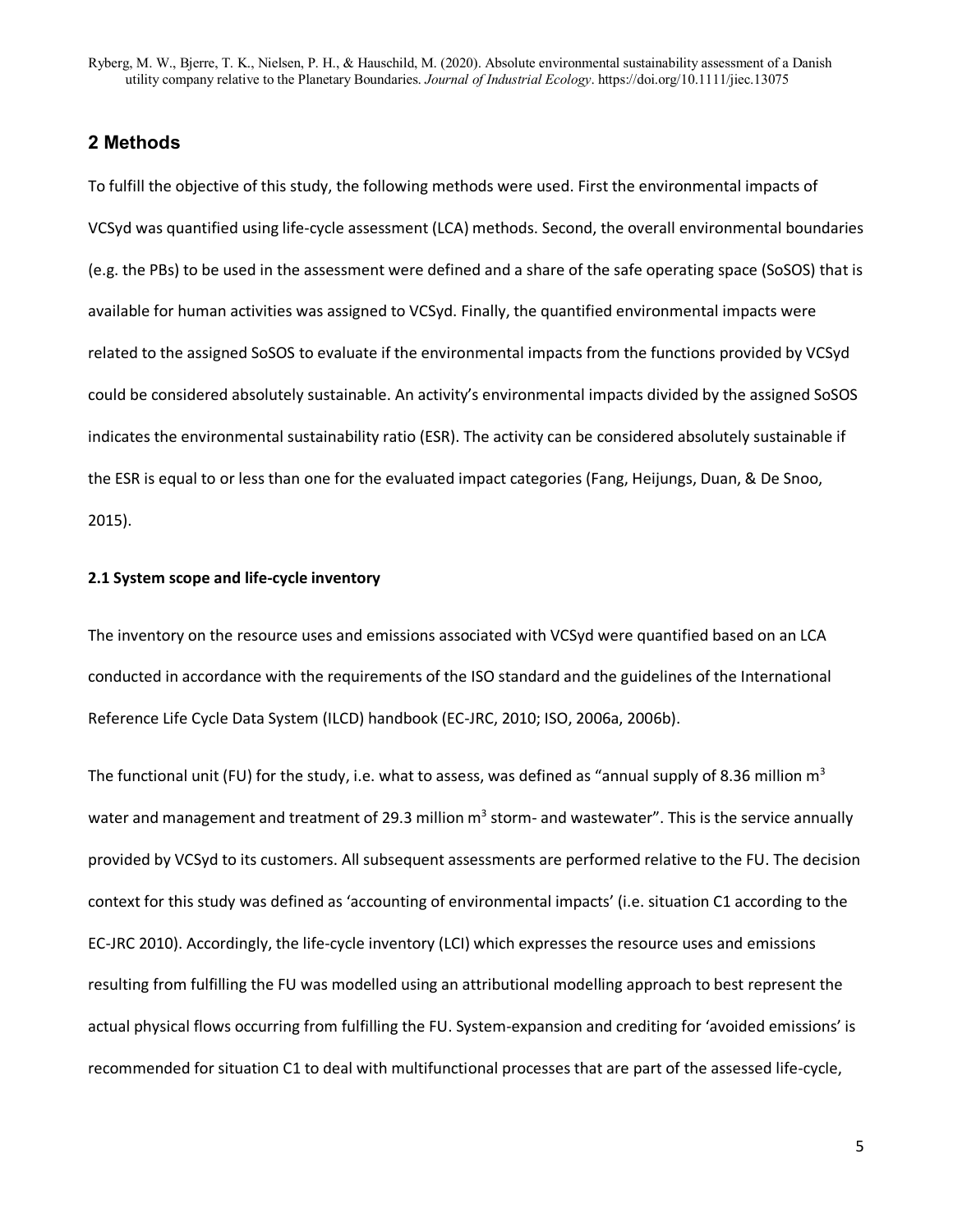but not directly related to the FU (EC-JRC, 2010). However, this approach is not suited for AESAs because system expansion and 'avoided emissions' make the assessment dependent on the impact of the avoided emissions and, thus, makes it a relative assessment instead of an absolute assessment. Therefore, multifunctional processes and the additional delivered functions are dealt with by expanding the system to model and include the additional functions as well as the associated environmental impacts. Similarly, the assigned SoSOS is also expanded to reflect the additional delivered function. Thus, the assigned SoSOS is aligned with the system boundaries of the LCI. For instance, a wastewater treatment plant (WWTP) will be assigned a share of the safe operating space based on its main function, i.e. treatment of wastewater. However, if the WWTP also generated electricity and heat for the energy grid, then an additional SoSOS will be assigned based on this additional function. In this way, processes and systems that provide multiple functions will be credited through the assignment of a proportionally larger SoSOS.

A sensitivity and uncertainty analysis of the LCI was conducted to identify the input parameters to which the result is most sensitivity and to quantify the uncertainty of the results (see Supporting Information (SI) 1 Section S2 for details). Figure 1 depicts the system boundaries for the study. Overall, the foreground LCI includes processes related to water supply, waste- and stormwater treatment, groundwater protection (as afforestation), and administration and others. SI 1 Section S1 provides a general overview of the modelling of these different processes for the foreground system. A full overview of all unit processes used for modelling the foreground system is given in SI 2. The background system comprises processes related to electricity and heat production and production of materials used by the foreground system. Data for the foreground system was primarily based on information obtained from VCSyd and from other peer-reviewed literature. The background system was primarily modelled based on data from ecoinvent v3.3 using the 'cut-off' based attributional inventory model (Weidema et al., 2013), but coupled with primary data from VCSyd and other literature where relevant (see SI 1 Section S1).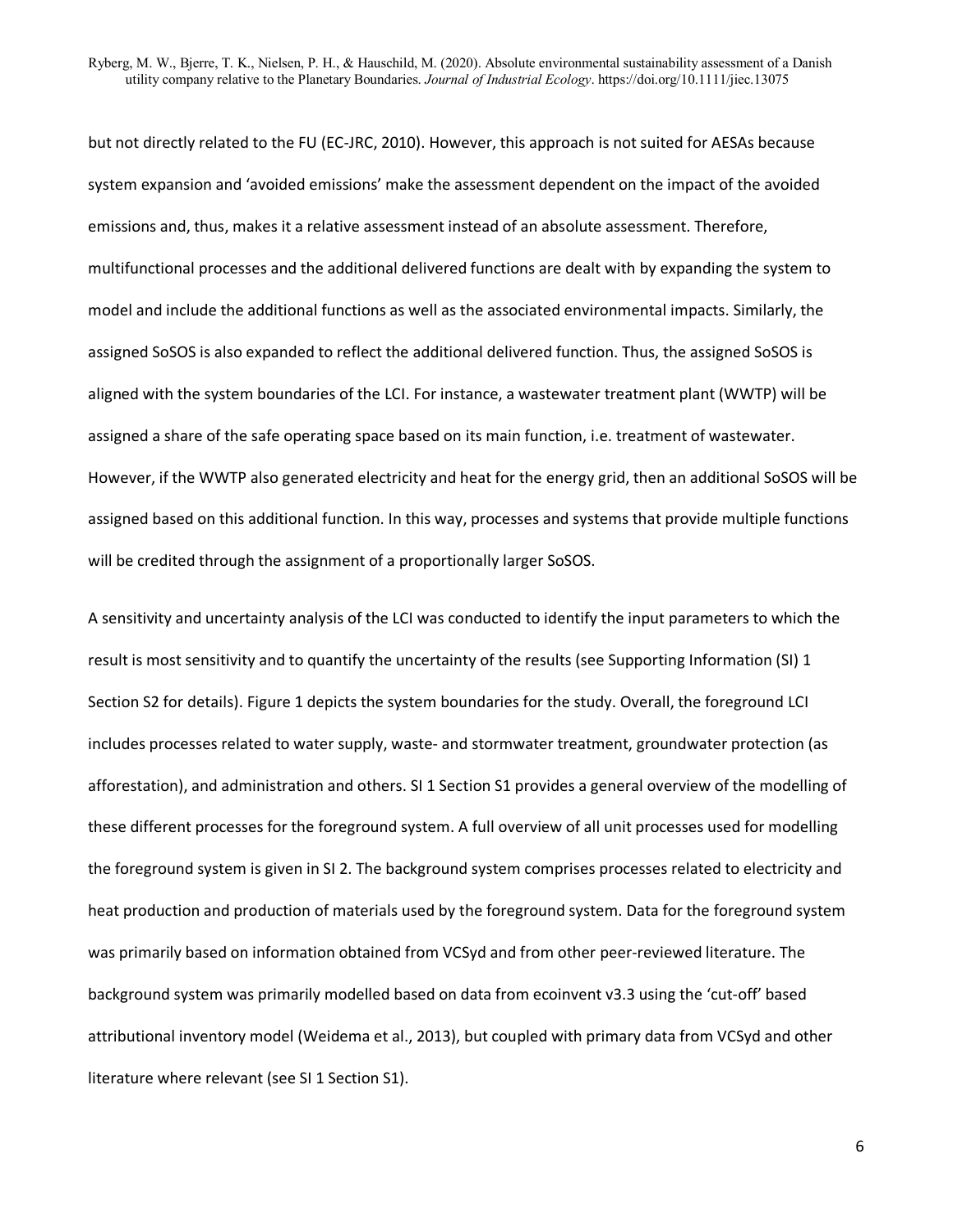

**Figure 1 Overall system boundaries for the modelling of the life-cycle inventory including foreground and background system. Only top-level and aggregated processes are shown. A full overview of all unit processes used for modelling the foreground system is given in Supporting Information 2** 

#### **2.2 Selection of environmental boundaries and safe operating space**

In this study, the PBs were used as absolute environmental boundaries, except for the PB "introduction of novel entities" because a PB is yet to be defined. The PBs delimit a safe operating space for humanity. However, for some of the PBs a part of the safe operating space is already occupied by nature. Hence, the safe operating space for humanity should be defined as the PB minus the share that is needed by nature. For instance, the PB for Climate change as Atmospheric  $CO<sub>2</sub>$  concentration is defined as 350 ppm  $CO<sub>2</sub>$ , the natural background level is defined as 278 ppm  $CO<sub>2</sub>$ . Thus, the remaining 'safe operating space available for humanity'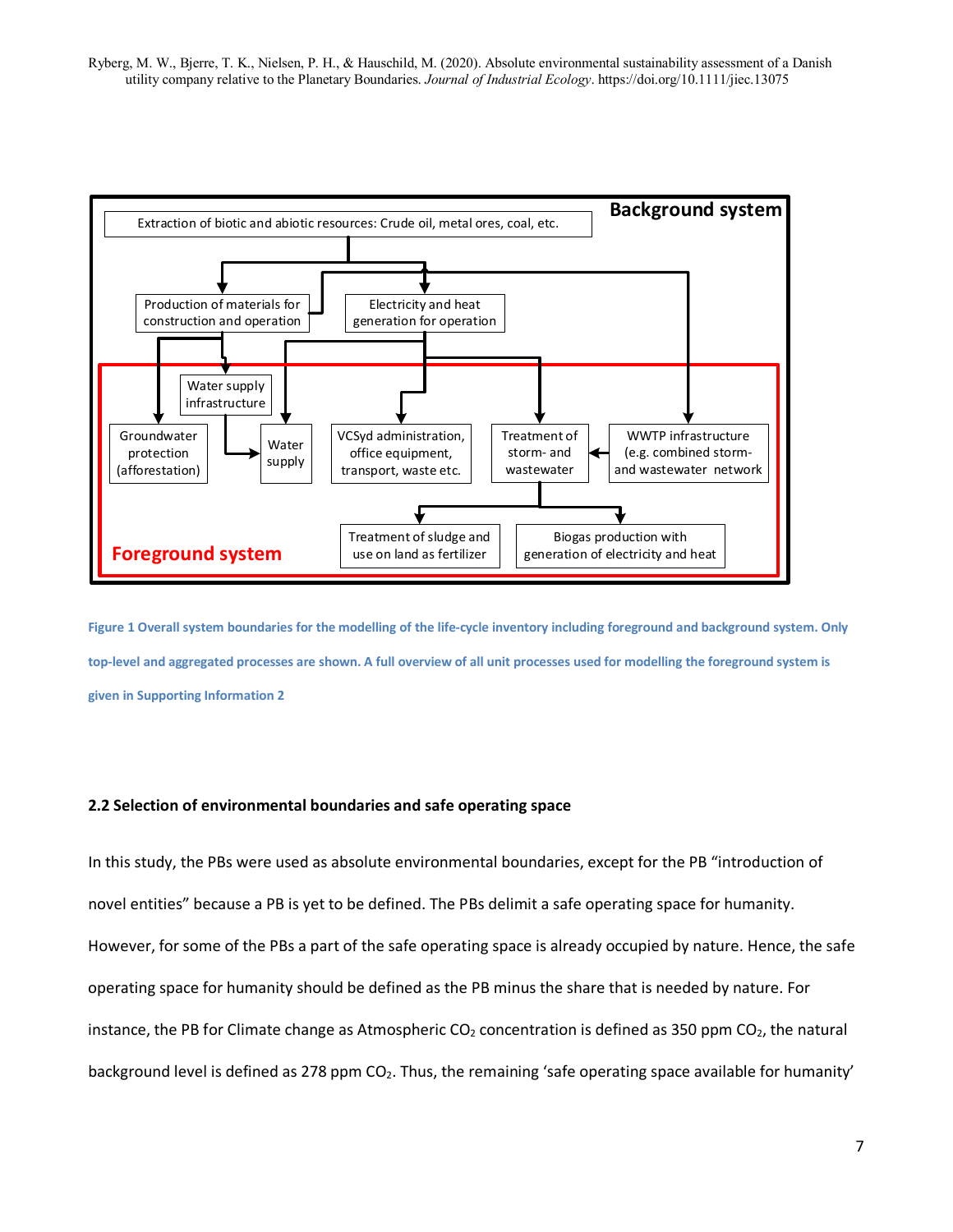is 72 ppm CO<sub>2</sub> (see Table 1). SI 2 Table S10 provides additional information on the Planetary Boundary level, the natural background level and the safe operating space available for human activities. In this study, we have used the 'safe operating space available for humanity' as boundary rather than the 'remaining safe operating space' (i.e. the PB minus the current control variable value). This means that all activities (existing or future) can be evaluated in terms of their occupation of a share of the safe operating space for humanity. Indeed, if all activities acted within their assigned share of the safe operating, then the sum of activities would also act within the total safe operating space for humanity. Likewise, for the PBs where the boundary is currently exceeded (e.g. climate change), it is possible to reduce and maintain pressures associated with anthropogenic activities within the total safe operating space for humanity if all activities reduce their pressures to within their assigned share (assuming that previous boundary transgression has not already generated abrupt or irreversible changes to the Earth System) (Ryberg, Owsianiak, Clavreul, et al., 2018). We decided against use of the 'remaining safe operating space' as it is only suited for assessing if the introduction of a new technology (on top of the existing human activities) will lead to exceedance of the safe operating space for humanity. Hence, the 'remaining safe operating space' approach cannot be used for assessing if a technology is absolutely sustainable. At worst, this approach can discourage a transition towards an environmentally sustainable society. This is because all new (and potentially more sustainable) technologies with even a minimal netpositive CO<sub>2</sub> emission across its life-cycle will be considered unsustainable climate wise as these are added on top of the already unsustainable pressure on the climate, which has been caused by other existing unsustainable technologies (Ryberg, Owsianiak, Clavreul, et al., 2018).

In addition, case and location specific impact categories were included in this study for emissions of nitrogen (N) and phosphorous (P). This was done because the PBs for N and P are characterized by single global scale boundaries in metrics with little relevance for utility companies (see Section 4.2.3 for further discussion). Due to the large amount of N and P emitted from WWTPs, it was considered important to try to quantify and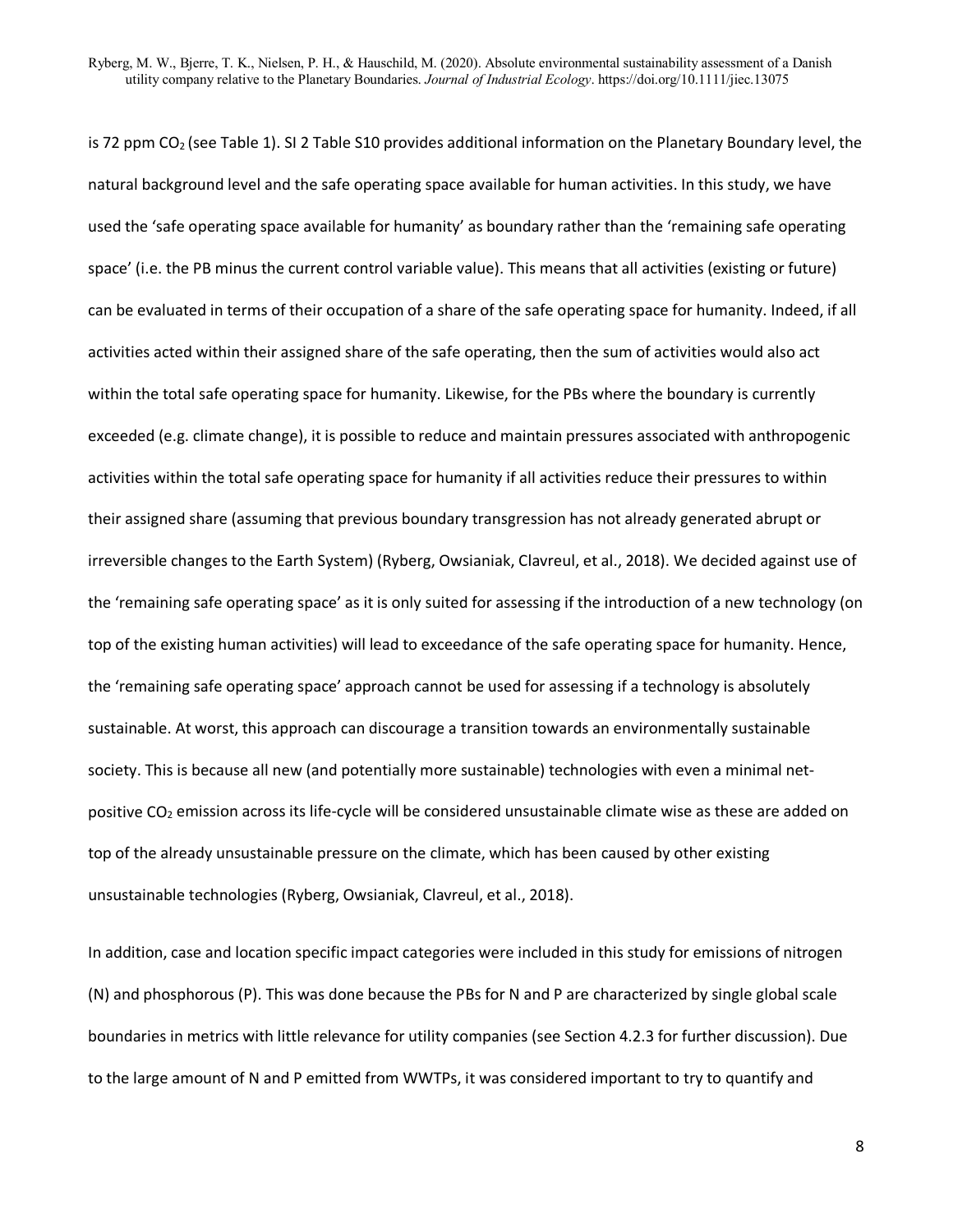evaluate the importance of these emissions relative to relevant local boundaries. Thus, as a first attempt, the local boundaries related to emissions of N and P were quantified based on the critical load concept. Boundaries were found to be emission of 523 tonne nitrogen per year and 42 tonne phosphorus per year (see SI 1 Section S6 for details).

**Table 1 Overview of the impact categories included in the assessment and their spatial scale ranging from global to local and the safe operating space available for human activities. See SI 2 Table S10 for additional information about the Planetary Boundary level, the natural background level and the safe operating space available for human activities. References for the characterizations model are: [1] PB-LCIA** (Ryberg, Owsianiak, Richardson, & Hauschild, 2018)**; [2]** (Doka, 2016; Wolff et al., 2017)**; [3] see SI 1 Section S5.**

| Impact category                                                | Unit                                                                  | Spatial scale of<br>characterization<br>model | <b>Basis</b> for<br>characterization<br>model | Safe operating<br>space available<br>for human<br>activities |
|----------------------------------------------------------------|-----------------------------------------------------------------------|-----------------------------------------------|-----------------------------------------------|--------------------------------------------------------------|
| Climate change - Energy imbalance                              | $Wm^{-2}$                                                             | Global                                        | $[1]$                                         | $\mathbf{1}$                                                 |
| Climate change as Atmospheric CO <sub>2</sub><br>concentration | ppm CO <sub>2</sub>                                                   | Global                                        | $[1]$                                         | 72                                                           |
| Ocean acidification                                            | $\Omega$ <sub>aragonite</sub> [mole]                                  | Global                                        | $[1]$                                         | 0.688                                                        |
| Stratospheric ozone depletion                                  | Dobson units                                                          | Global                                        | $[1]$                                         | 15                                                           |
| Biosphere integrity - BII as maximum<br>species loss           | % species lost                                                        | Global                                        | $[2]$                                         | 10%                                                          |
| Land-system change - Global forest                             | % of potential forest                                                 | Global                                        | $[1]$                                         | 25%                                                          |
| Land-system change - Boreal forest                             | % of potential forest                                                 | Regional                                      | $[1]$                                         | 15%                                                          |
| Land-system change - Tropic forest                             | % of potential forest                                                 | Regional                                      | [1]                                           | 15%                                                          |
| Land-system change - Temperate forest                          | % of potential forest                                                 | Regional                                      | $[1]$                                         | 50%                                                          |
| Freshwater use - Global                                        | km <sup>3</sup> consumptive water per year                            | Global                                        | $[1]$                                         | 4000                                                         |
| Freshwater use - Semidry basins                                | Fraction of maximum annual water<br>withdrawal [dimensionless]        | Regional                                      | $[1]$                                         | 1                                                            |
| Freshwater use - Dry basins                                    | Fraction of maximum annual water<br>withdrawal [dimensionless]        | Regional                                      | $[1]$                                         | $\mathbf{1}$                                                 |
| Freshwater use - Humid basins                                  | Fraction of maximum annual water<br>withdrawal [dimensionless]        | Regional                                      | $[1]$                                         | $\mathbf{1}$                                                 |
| Atmospheric aerosol loading                                    | Aerosol optical depth [AOD;<br>dimensionlessl                         | Global                                        | $[1]$                                         | 0.11                                                         |
| Biogeochemical flows - P                                       | Tg P to soil per year                                                 | Global                                        | $[1]$                                         | 6.2                                                          |
| Biogeochemical flows - N                                       | Tg N fixated per year                                                 | Global                                        | $[1]$                                         | 62                                                           |
| Local phosphorous boundary                                     | Emission of Fraction of local safe operating<br>space [dimensionless] | Local                                         | $[3]$                                         | $\mathbf{1}$                                                 |
| Local nitrogen boundary                                        | Fraction of critical load [dimensionless]                             | Local                                         | $[3]$                                         | $\mathbf{1}$                                                 |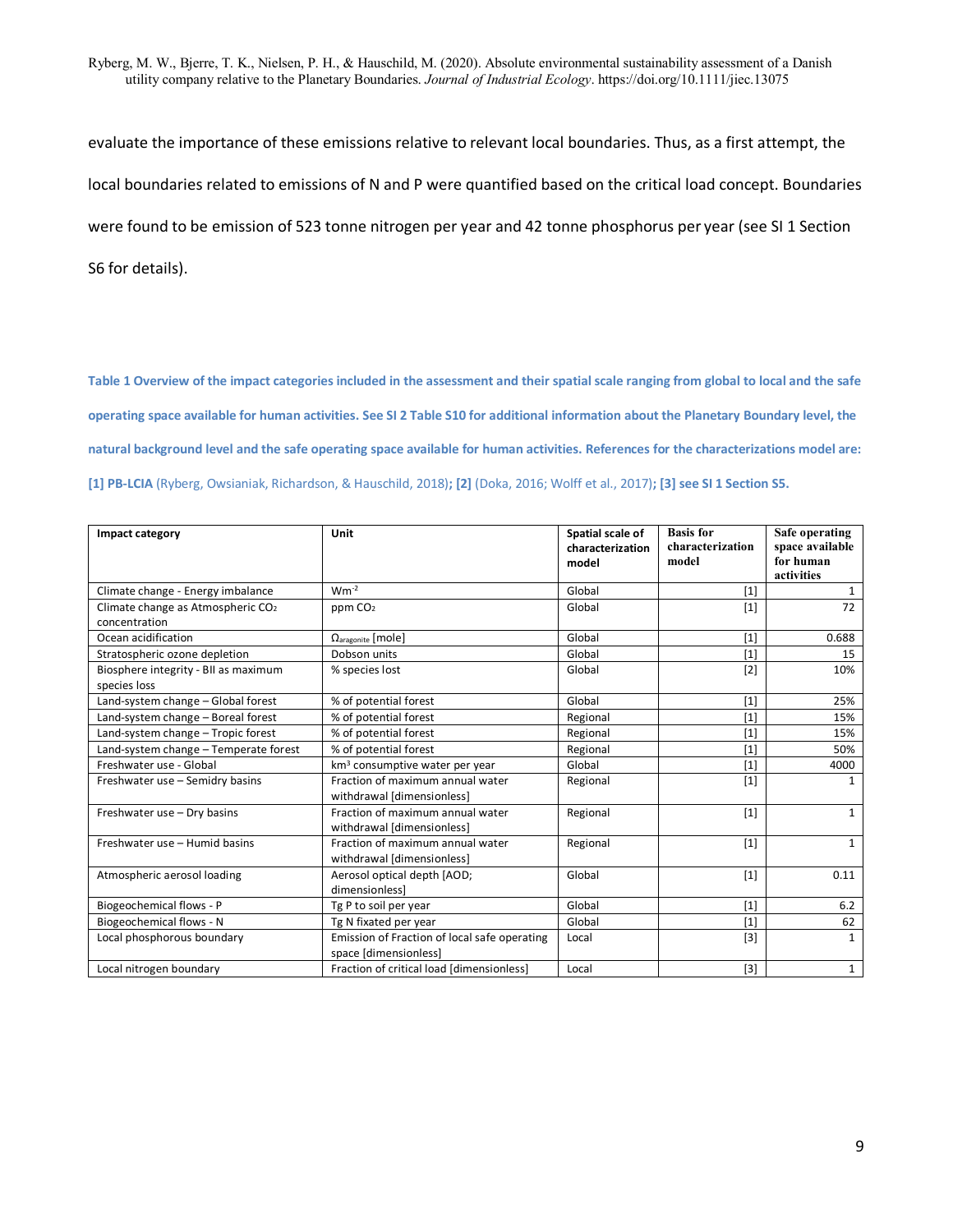#### **2.3 Quantification of environmental impact in metrics of the boundaries**

Environmental impacts associated with the FU provided by VCSyd were quantified for the impact categories listed in Table 1. For the majority of impact categories, the environmental impact potential was quantified using the Planetary Boundaries based Life-cycle impact assessment (PB-LCIA) methodology (Ryberg, Owsianiak, Richardson, et al., 2018). The PB-LCIA methodology is based on environmental steady state models. This allows for expressing how resource uses and emissions associated with annual activities of VCSyd translate into potential environmental pressures in the metrics of the PBs' control variables, i.e. as annual pressures or environmental states in a long-term (steady state) perspective (Ryberg, Owsianiak, Richardson, et al., 2018).

The PB-LCIA includes all Earth System processes in the PB-framework except for Changes in biosphere integrity and Introduction of novel entities. Thus, impacts related to Changes in biosphere integrity where included based on the method presented in Wolff et al. (2017) and based on the work by Doka (2016). Based on the PB for Change in biosphere integrity defined as maintaining a biodiversity intactness index of 90% (Steffen, Richardson, et al., 2015), Doka (2016) converted this to a relative reversible species loss from various emissions and set the boundary as 10% loss of total species. The total number of species in the method by Doka (2016) was based on the ReCiPe LCIA-methodology (=1.95 million known species; Goedkoop et al., 2013) where the damage indicator for the area of protection 'natural environment' is expressed as species∙year. Thus, the boundary is defined as maximum loss of 195,000 species. For consistency, the potential number of species lost in this case study was estimated by using the damage model for the indicators 'natural environment' in the ReCiPe 2016 LCIA-methodology (Huijbregts et al., 2016).

A direct alignment between the flows in the PB-LCIA and ecoinvent is currently lacking, thus, elementary flows in the PB-LCIA were adapted to fit the LCI flows in ecoinvent (Weidema et al., 2013). A full list of the characterization factors (CFs) included in the PB-LCIA method and fitted to match the elementary flows in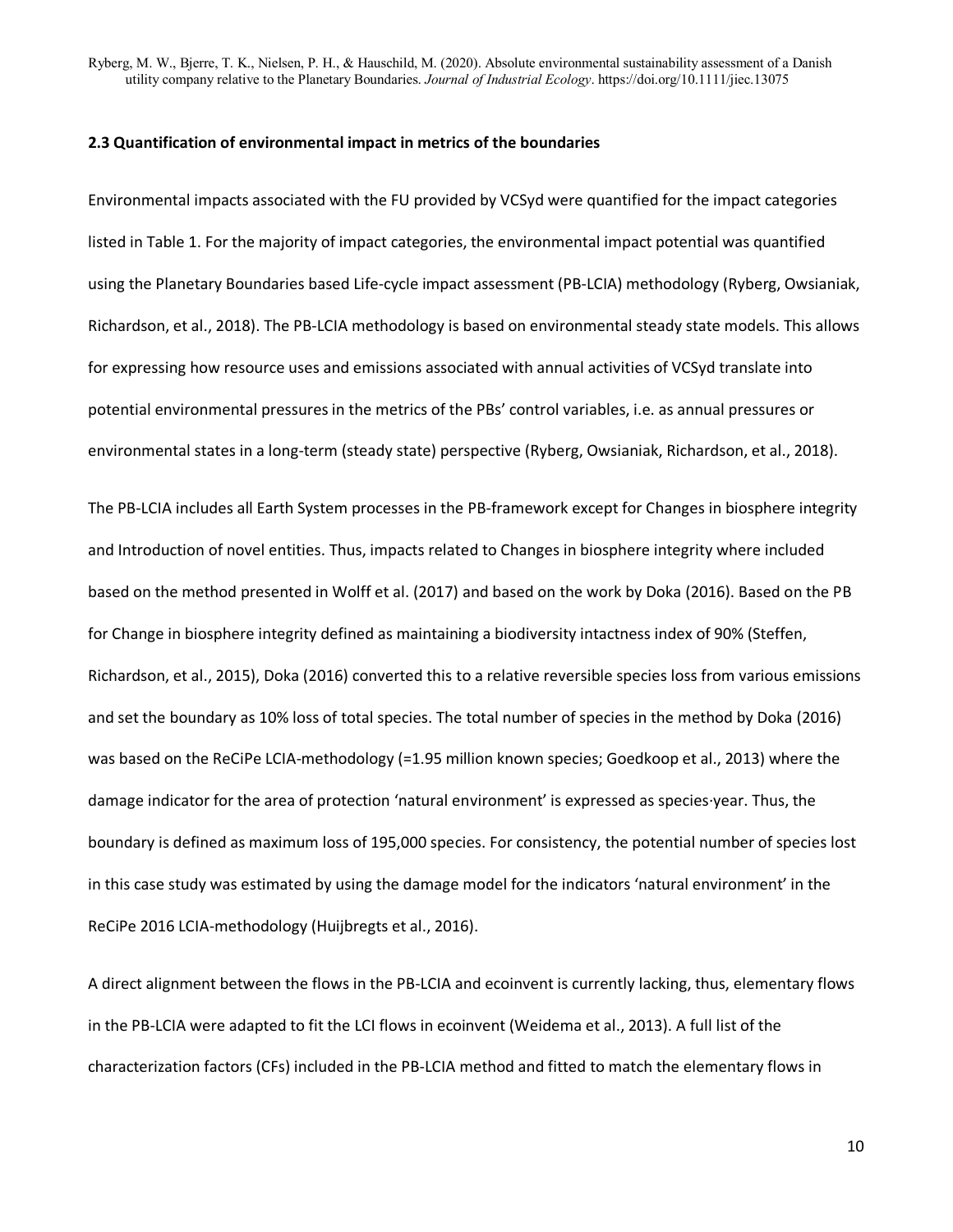ecoinvent for this study is given in SI 2. Moreover, CFs related to emissions of N and P from the WWTPs were lacking in the original PB-LCIA, but were added to the method based on material flow analyses (MFAs) of the flow of P (Suh & Yee, 2011) and N (Antikainen et al., 2005). This was used to estimate the equivalent mass of P applied as fertilizer to erodible agricultural soils per mass of P emitted to water from a WWTP and the equivalent industrially and intentionally fixated mass of N per mass of N emitted to water from a WWTP (see SI 1 Section S5 for details).

### **2.4 Assigning a share of the safe operating space**

Humans have the moral right to occupying the safe operating space for humanity as every human being has a fundamental right to an environment adequate for living a decent life (WCED, 1987). Thus, in accordance with Lippert-Rasmussen (2015), a sharing of a scarce resource, such as the safe operating space for humanity, should start with a sharing among individual human beings. In contrast, products and services that have a functional value to humans do not have a moral right to occupying the safe operating space for humanity. Instead, these have a right to occupy the safe operating space through their value and importance to humans and they should be assigned a share of the safe operating space based on this. The sharing of the safe operating space among human beings and subsequently among activities (such as products and services) can be based on various sharing principles. The selection of a sharing principle for assigning a SoSOS to the studied system has been found to have a large influence on the final result of an AESA (Ryberg, Owsianiak, Clavreul, et al., 2018).

In this study, the SoSOS was assigned to VCSyd based on the functions that VCSyd provides to its final consumers. This was done using a two-step approach as presented in Hjalsted et al. (2020). First the safe operating space available for human activities (Table 1) was assigned among all human individuals using an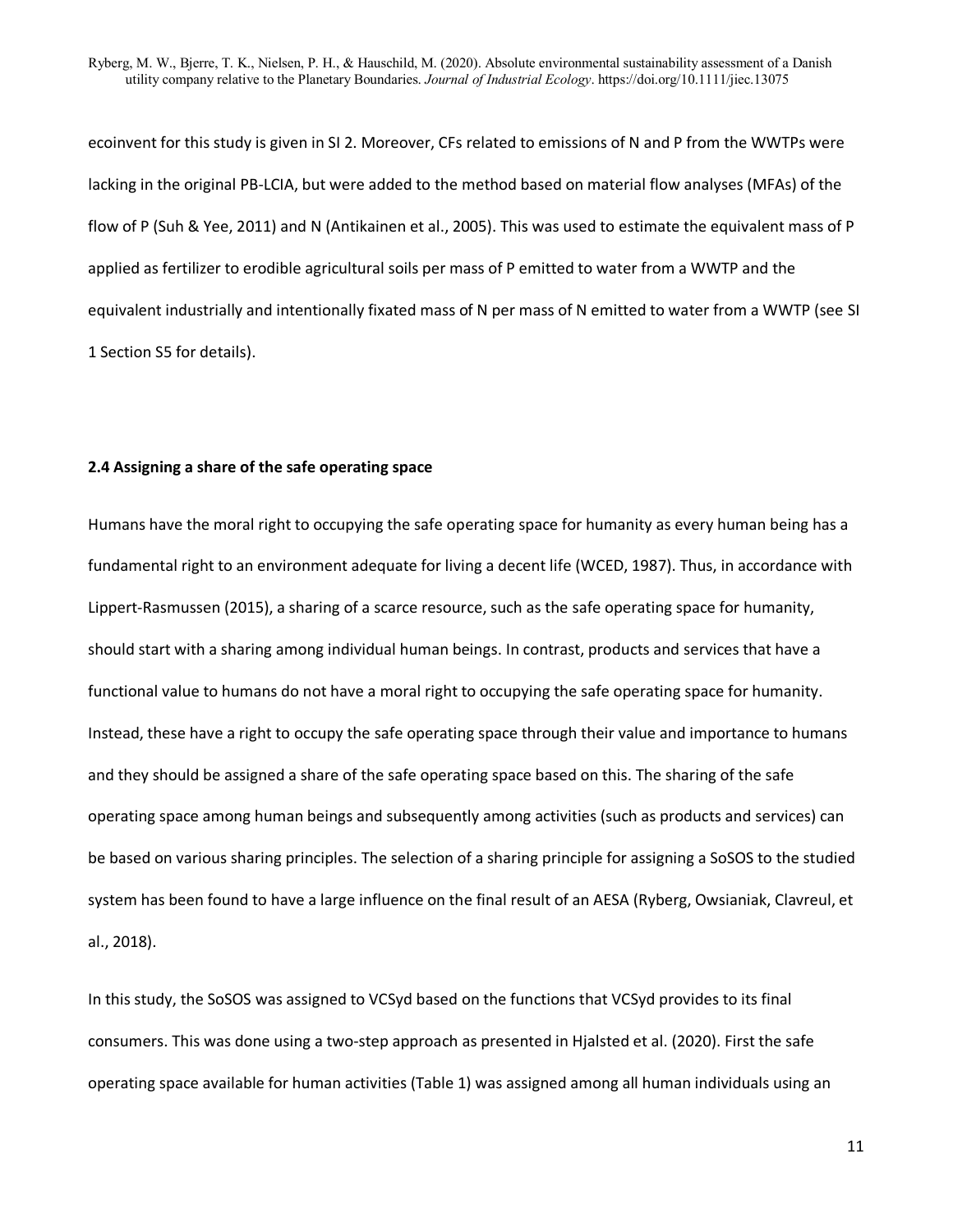equal per capita approach i.e., where all human beings are assigned an equally large SoSOS. With a Danish and World population of 5,764,980 and 7,529,719,390 persons, respectively (World Bank, 2017), a total share of 0.08% was assigned to Denmark. At the Danish national scale, the assigned SoSOS was further scaled to the level of the main functions provided by VCSyd, i.e. water supply, wastewater treatment, and heat and electricity generation. This scaling was based on Danish citizens' consumption of the functions provided by VCSyd relative to their consumption of functions provided by other activities. The rationale for this sharing principle is that personal consumption can be considered as an indicator of human needs, i.e. the functions we spend the most on are also the ones we need the most (see Section 4.2.4 for further discussion of this rationale). Data on personal consumption was based on household final consumption expenditure data. Household final consumption expenditure data provide information on the total spending by household units (i.e. consumers) on goods or services that are used for the direct satisfaction of individual needs or wants (Eurostat, 1995). Household final consumption expenditure is part of the annual national accounts for Denmark (Statistics Denmark, 2019) and provide a robust and comprehensive overview of the consumption patterns of Danish citizens. In total, 0.07% of Danish citizens' spending could be assigned to VCSyd. Thus, the SoSOS assigned to VCSyd was estimated by multiplying the share of the global safe operating space assigned to Denmark (i.e. 0.08%) with the share of the Danish share assigned to VCSyd (i.e. 0.07%) giving a total assigned SoSOS of  $5.42\times10^{-7}$  (calculation details are provided in SI 1 Section S7.1). VCSyd also provide wastewater sludge, which is used as fertilizer on agricultural fields. This function was not included as part of assigning a SoSOS to VCSyd because of a lack of data and method for quantifying how big a share of the SoSOS assigned to food and other crop consumption that should be assigned to fertilizer use. Indeed, how to quantify and assign a SoSOS to intermediary products that are part of the upstream supply chain for producing the products and services for final consumption should be further investigated. We acknowledge that this omission will lead to an underestimation of the SoSOS assigned to VCSyd. However, we consider this underestimation to be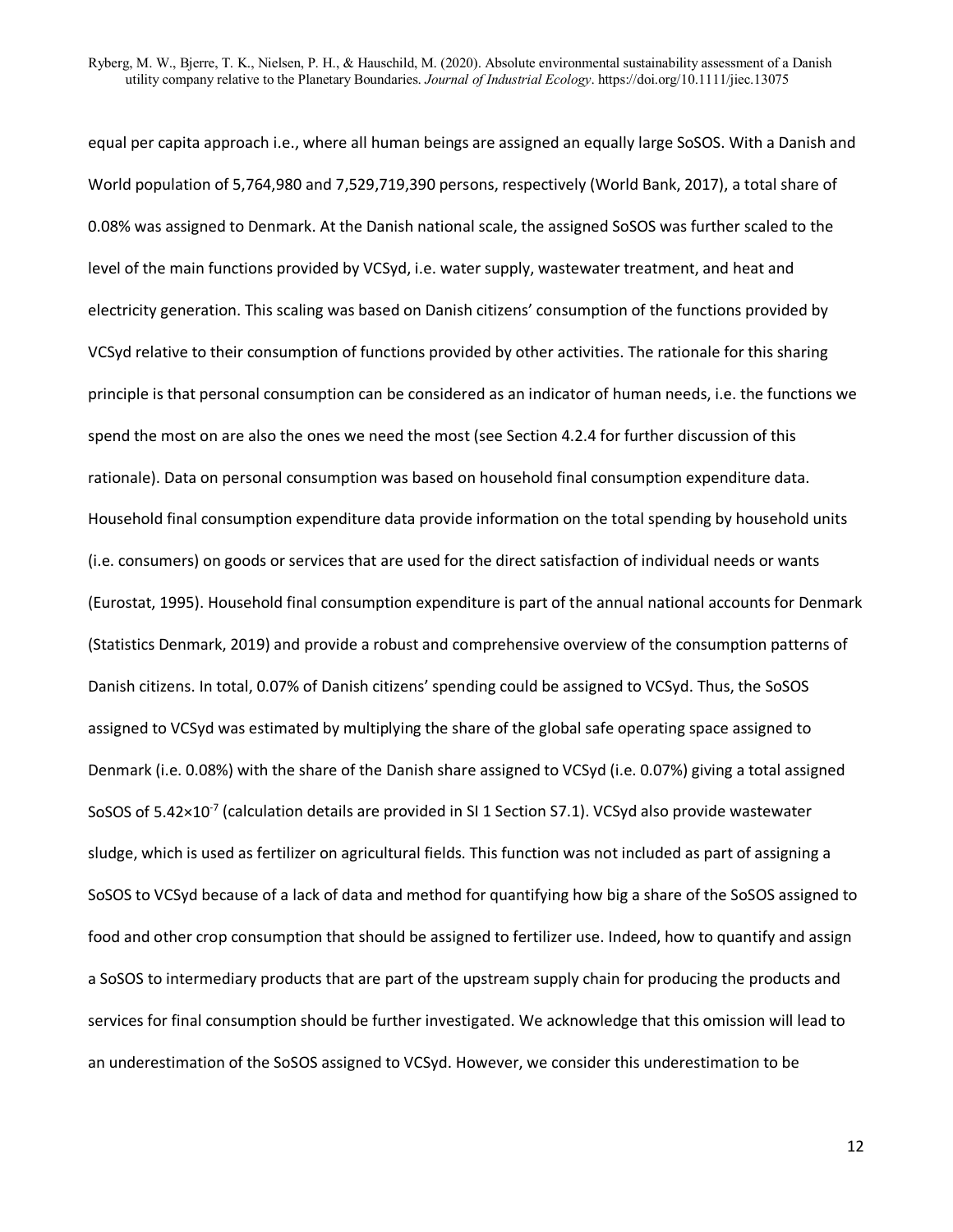negligible because fertilizer production constitute a very small part of the functions provided by VCSyd. The sharing of the safe operating space within the local N and P boundaries specific to the catchment area near VCSyd were assigned similar to the selected sharing principle presented above. Because the boundary is already defined at the scale of the assessed activity, there was no need for an initial downscaling to the level of the country. Instead, the assigned SoSOS was only based on citizens' consumption. In total, the resulting assigned share of the local safe operating space for N and P emissions to VCSyd was 1.6% (specific details are provided in SI 1 Section S7.2).

## **3 Results**

The results of the AESA are shown in [Figure 2](#page-15-0) and [Figure 3.](#page-16-0) [Figure 2](#page-15-0) shows the ESR for the different impact categories included in the AESA (see SI 2 Table S11 for the absolute values). Overall, results show that VCSyd exceed its assigned SoSOS for 10 out of 18 impact categories. Thus, a more specific analysis of the exceeded impact categories is given in the following. To support such analysis, [Figure 3](#page-16-0) shows the contribution of different processes and stages in the life-cycle to the impact categories included in the AESA.

For the climate and carbon related impact categories (i.e. Energy imbalance,  $CO<sub>2</sub>$  concentration, and Ocean acidification), VCSyd exceeds the assigned SoSOS by up to a factor 7.8 [\(Figure 2\)](#page-15-0). This is primarily due to electricity use during wastewater treatment and water supply, direct emissions of greenhouse gases (GHGs) from sewers and WWTPs, and materials used for construction activities, such as annual maintenance and construction of sewage network. For Freshwater use, as withdrawal at basin level, the assigned SoSOS is exceeded by a factor 2.2 for both dry and humid freshwater basins. For dry basins, the exceedance mainly comes from water use in upstream processes outside Denmark for production of materials used as part of the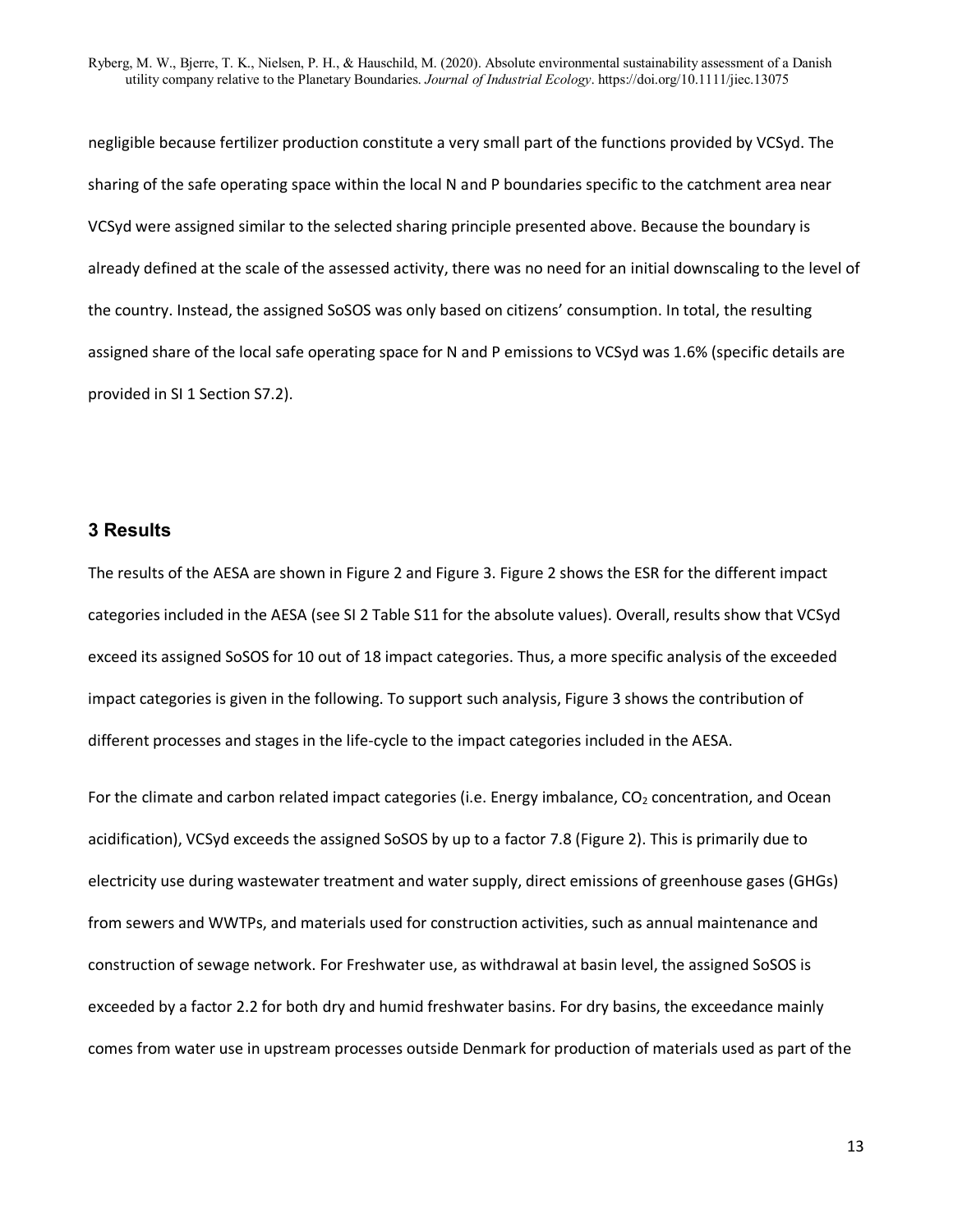construction of buildings and infrastructure used by VCSyd. For humid basins, the exceedance is due to withdrawal of freshwater for water supply for VCSyd's customers. The largest exceedance of the assigned SoSOS is observed for the biogeochemical flows for P and N which exceed the assigned SoSOS by a factor 246 and 339, respectively. The local boundaries for P and N are also exceeded, but only by a factor 16.6 and 16.1, respectively. The exceedance of the SoSOS for the P and N boundaries is due to the emissions of N and P from the WWTP, losses due to overflow of WWTP and sewers, and runoff of wastewater sludge used on fields. The impact category Changes in biosphere integrity is exceeded by a factor 1.5 which is mainly due to withdrawal of freshwater for water supply and due to emissions of methane from the sewer network.

The error bars in [Figure 2](#page-15-0) indicate the 95% confidence interval (see Table S11 for background values) and it only crosses 1 on the y-axis for Atmospheric aerosol depletion and Changes in biosphere integrity. This indicates that conclusions about sustainability or unsustainability are robust in relation to the uncertainty of the LCI except for these two impact categories where it cannot be said with 95% certainty whether VCSyd can be considered absolutely sustainable (or unsustainable). In general, however, Atmospheric ozone depletion is most likely to be absolutely sustainable as the majority of the 95% confidence interval is below the assigned SoSOS while Changes in biosphere integrity appears most likely to exceed the assigned SoSOS and, thus be unsustainable, because the majority of the 95% confidence interval is exceeding the assigned SoSOS.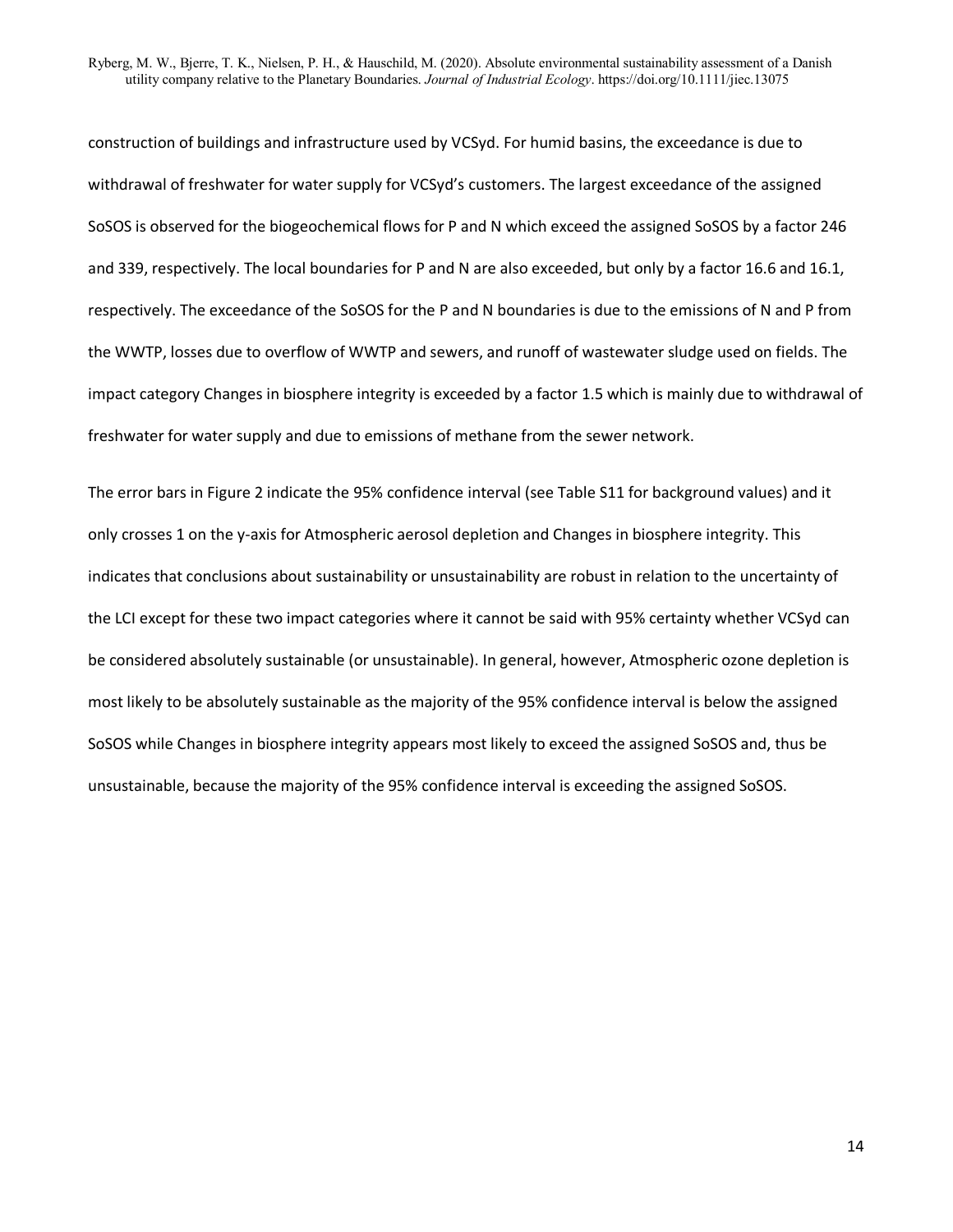

<span id="page-15-0"></span>**Figure 2 VandCenter Syd's occupation of assigned share of the safe operating space (SoSOS) for all impact categories. Impact scores above 1 indicate exceedance of the assigned SoSOS. Error bars indicate the 95%-confidence interval for the life-cycle inventory. The impact categories, Land-system change – Global and Land-system change – Temperate resulted in negative impact scores which cannot be depicted on a logarithmic scale. \* Assignment of safe operating space differs from default assignment approach used for remaining impact categories, please refer to Section 2.4 for details. \*\* Impact scores for Land-system change – Boreal were zero and are not shown in figure. See SI 2 for underlying data.**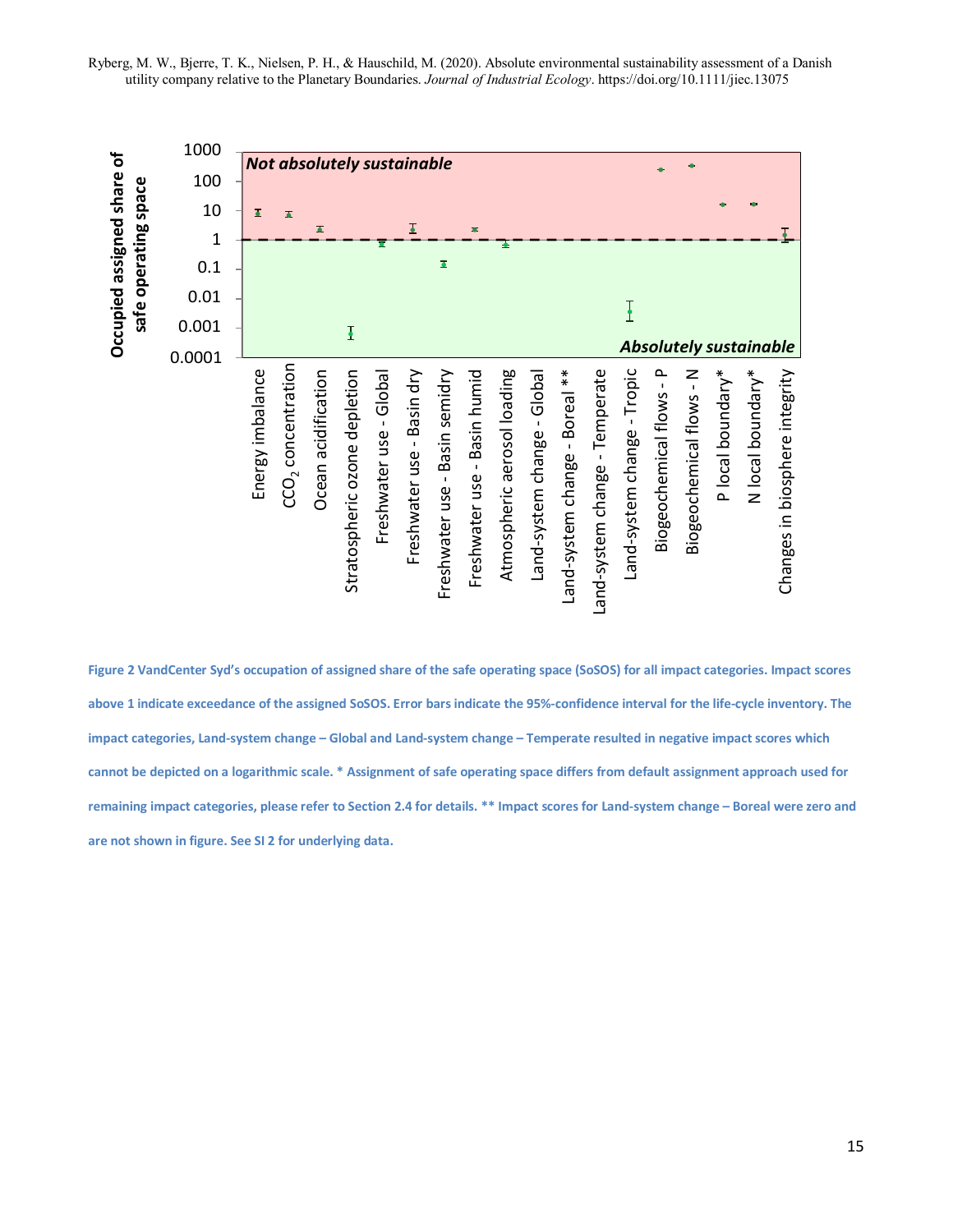

<span id="page-16-0"></span>**Figure 3 Contribution to total impact score for main activities of VandCenter Syd. \* Assignment of safe operating space differs from default assignment approach used for remaining impact categories, please refer to Section 2.4 for details. \*\* impact scores for Landsystem change – Boreal were zero and are not shown in figure. See SI 2 for underlying data.**

## **4 Discussion**

### **4.1 Recommendations for reducing environmental impacts**

The results indicate that focus should be on reducing pressure on the impact categories for which the assigned SoSOS is exceeded. Reductions of GHGs contributing to climate change and N and P emissions are, in particular,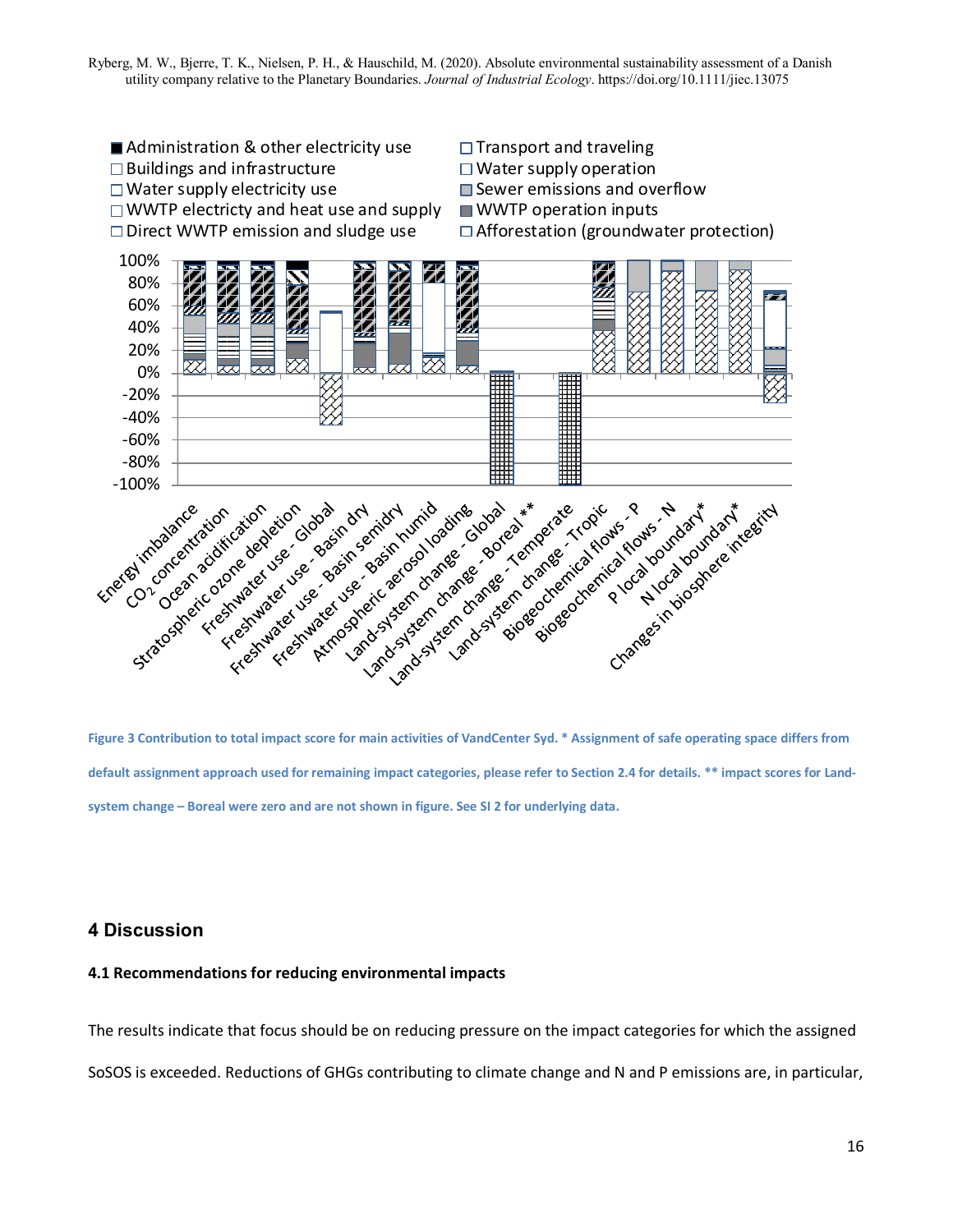needed as these are where the largest exceedances of the SoSOS are observed. Here, it should be noted that the functions provided by a utility company, such as VCSyd, i.e. supply of water and treatment of the wastewater are essential for a society to function. Thus, simply stopping the operation of VCSyd and its associated functions is not a viable option for reducing environmental pressures. Indeed, the environmental consequences of doing so would likely be much worse, e.g. due to the direct emissions of wastewater to aquatic environments. Thus, it is recommended that options for reducing the environmental pressures associated with VCSyd should primarily be technologically driven in terms of reducing emissions per function provided.

It was found that about 30% of impacts on Climate change – Energy imbalance stem from emissions from the sewer and from the WWTP and almost 100% of impacts related to N and P impact categories stem from emissions from sewer and WWTP overflow, WWTP effluent, and runoff of wastewater sludge applied on agricultural fields [\(Figure 3\)](#page-16-0). These emissions are a function of the composition of the wastewater (i.e. the C, N and P content of the wastewater) and to a lesser extent a result of the activities needed for VCSyd to function. Thus, it can be argued that the activities that are responsible for the specific wastewater composition should also be accountable for the emission of substances in the wastewater, and that this should not be accounted for in an AESA of a utility company. In fact, about 80% of both P (Chen & Graedel, 2016) and N (Leach et al., 2012) is used as part of food production (e.g. used for food and feed additives or as chemical fertilizers). Accordingly, the majority of N and P in wastewater stem from humans (Tjandraatmadja, Pollard, Sheedy, & Gozukara, 2010) and are functions of N and P in the foods taken in. This is similar for the C content in the wastewater. Indeed, the resulting composition of the wastewater is mainly a result of food consumption by VCSyd's customers and unless the citizens change their habits and consume less food, it is unlikely that the amount and composition of wastewater will change substantially. However, VCSyd has the largest potential for taking measures to reduce these emissions as they6 occur while being managed by VCSyd,. Hence, it was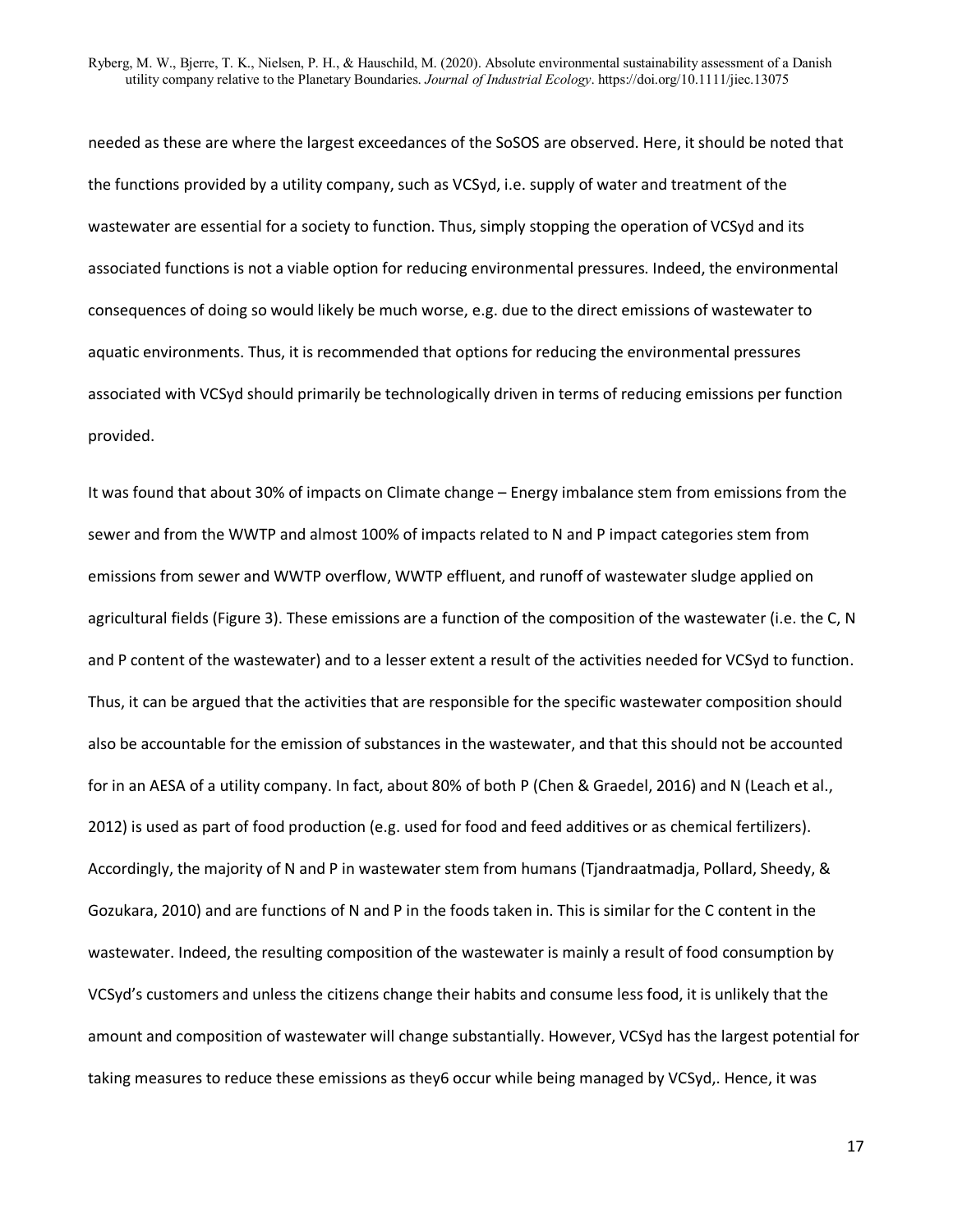considered relevant to include the pressures related to these emissions as part of the AESA because the wastewater treatment is the activity that can most effectively affect the magnitude of emissions of C, N, and P in the wastewater to the environment. Thus, although VCSyd cannot directly influence the amount and composition of the wastewater, they have the potential for implementing measures to improving the treatment and to remove environmentally harmful substances.

For GHG emissions from the wastewater in the sewers and WWTPs, VCSyd has already taking measures for reducing direct emissions. For instance, biogas used for generation of electricity and heat is being produced at one of the WWTPs. Hereby, N and C in the wastewater is recovered and used for energy generation instead of being directly emitted to the environment. Indeed, increased production of biogas at the rest of VCSyd's WWTPs, or other uses of the C resource available in the wastewater, should be further investigated and could draw on ongoing research into recovery and use of carbon in wastewater (see e.g. Puyol et al., 2017). Reductions of the GHGs from the sewer system should also be sought. The potential climate problem related to methane emissions from domestic sewage has been known for about 30 years (Guisasola, de Haas, Keller, & Yuan, 2008; Minami & Takata, 1997). However, the relatively substantial contribution to total GHGs emissions from the sewer system is a recent finding (Risch et al., 2015).

For N and P emissions, the majority of emissions stem from the treated wastewater and options for capturing a higher share of N and P in the wastewater should be sought. Research measures for doing so is ongoing Desmidt et al., 2015; Egle, Rechberger, Krampe, & Zessner, 2016; Lin, Guo, Shah, & Stuckey, 2016; Sengupta, Nawaz, & Beaudry, 2015; van der Hoek, Duijff, & Reinstra, 2018). This is not only important for reducing N and P emissions, but also for recovering and reusing the nutrients. In particular, P which is a scarce resource and closing the P cycle should be prioritized (Desmidt et al., 2015; Scholz, Ulrich, Eilittä, & Roy, 2013). However, measures for reducing emissions of GHGs and N and P should not be undertaken without evaluating their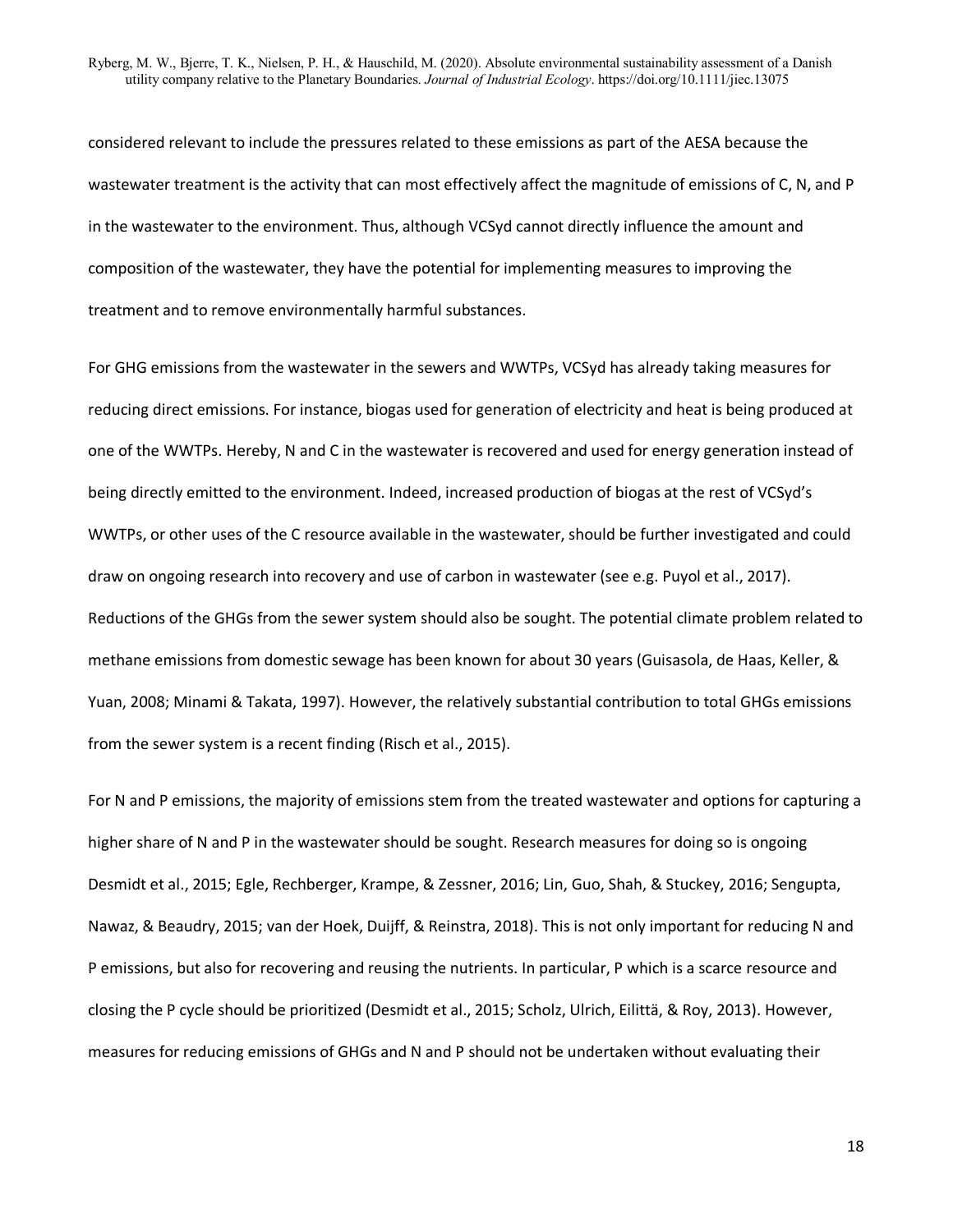effect on the other impact categories. This is important to avoid unintentional burden shifting where measures for reducing one impact category to be within the assigned SoSOS leads to a breach of the assigned SoSOS for other impact categories.

[Figure 3](#page-16-0) indicates that electricity use accounts for about 30% of total impacts on climate change related impact categories. Thus, electricity use must be reduced and any net consumption of electricity should be generated from low carbon emitting technologies. The construction of buildings and infrastructure was found to account for about 35% of VCSyd's total impacts on climate change. The majority of GHG emissions from the construction of buildings and infrastructure is related to production of concrete, mainly originating in production of cement used for producing concrete. Cement has a large  $CO<sub>2</sub>$  footprint because of the high energy requirements for producing cement and due to release of  $CO<sub>2</sub>$  during calcination of limestone (Benhelal, Zahedi, Shamsaei, & Bahadori, 2013). Thus, options for reducing GHG emissions related concrete could be investigated. For instance, use of concrete using substitute cementitious material and where the added cements is produced using energy with a lower carbon footprint such as biomass or biogas. Lastly, impacts associated with construction could be reduced by using alternative designs. For instance, stormwater management (SMW) systems based on green infrastructure have been shown to have a lower environmental impact compared to conventional sub-surface SMW systems that are predominantly based on concrete (Brudler et al., 2016).

Impacts on freshwater use and biosphere integrity were also found to exceed the assigned SoSOS [\(Figure 2\)](#page-15-0). For freshwater use in dry and semi-dry areas, the impact mainly stem from upstream production of construction materials [\(Figure 3\)](#page-16-0). Thus, similar to reducing GHG emissions related to concrete, it is recommended to investigate the use of less water intensive technologies or sourcing of materials from areas where freshwater is abundant. Moreover, a general reduction in the use of construction materials through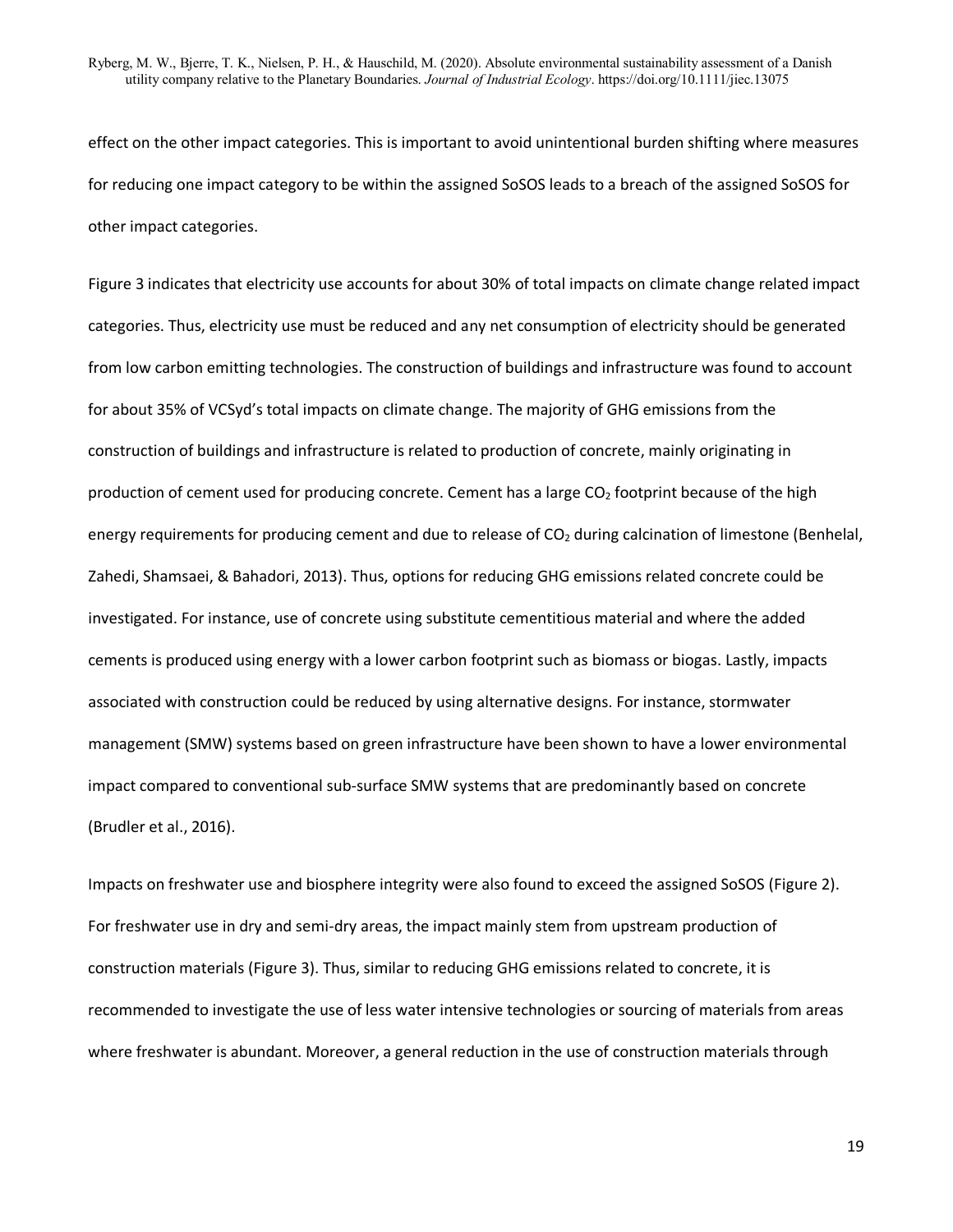improved construction design and/or practice should also be sought. For biosphere integrity, the majority of impacts come from the withdrawal of water for water supply. This cannot be reduced as there is a demand and need for this water. Emissions of mainly methane from the sewers were found to be the second largest contributor to impact on biosphere integrity due to its contribution to climate change. Here, technological means for reducing methane formation in sewers should be investigated. Here, it is important to consider potential tradeoffs or synergies between e.g. biosphere integrity and climate change. For instance, a removal of methane emissions from sewage is both beneficial to the biosphere and the climate. On the other hand, the reduction of methane from sever should not be counteracted by an increased fossil energy use for powering the methane emission reduction. Indeed, it is important to consider the full system and potential tradeoffs among impact categories to avoid sub-optimization or burden shifting. While the results of the AESA indicate that VCSyd cannot be considered absolutely sustainable across all impact categories, the AESA indicates the magnitude of reductions required for VCSyd to become sustainable in an absolute sense. For instance, based on the AESA, VCSyd know that a reduction of about a factor 8 is required to be sustainable climate wise. This is important information for VCSyd, in terms of setting sufficiently ambitious future reduction targets as part of their strategic planning and to avoid burden shifting.

#### **4.2 Recommendations for AESA practitioners**

#### **4.2.1 Setting the system boundaries**

The result of the assessment show that a number of commonly overlooked processes are actually important contributors to total environmental impacts. It is important to include these as part of the system boundaries to get a complete overview of the environmental impacts associated with the activities performed by VCSyd. The environmental impacts related to construction of buildings and infrastructure are commonly excluded in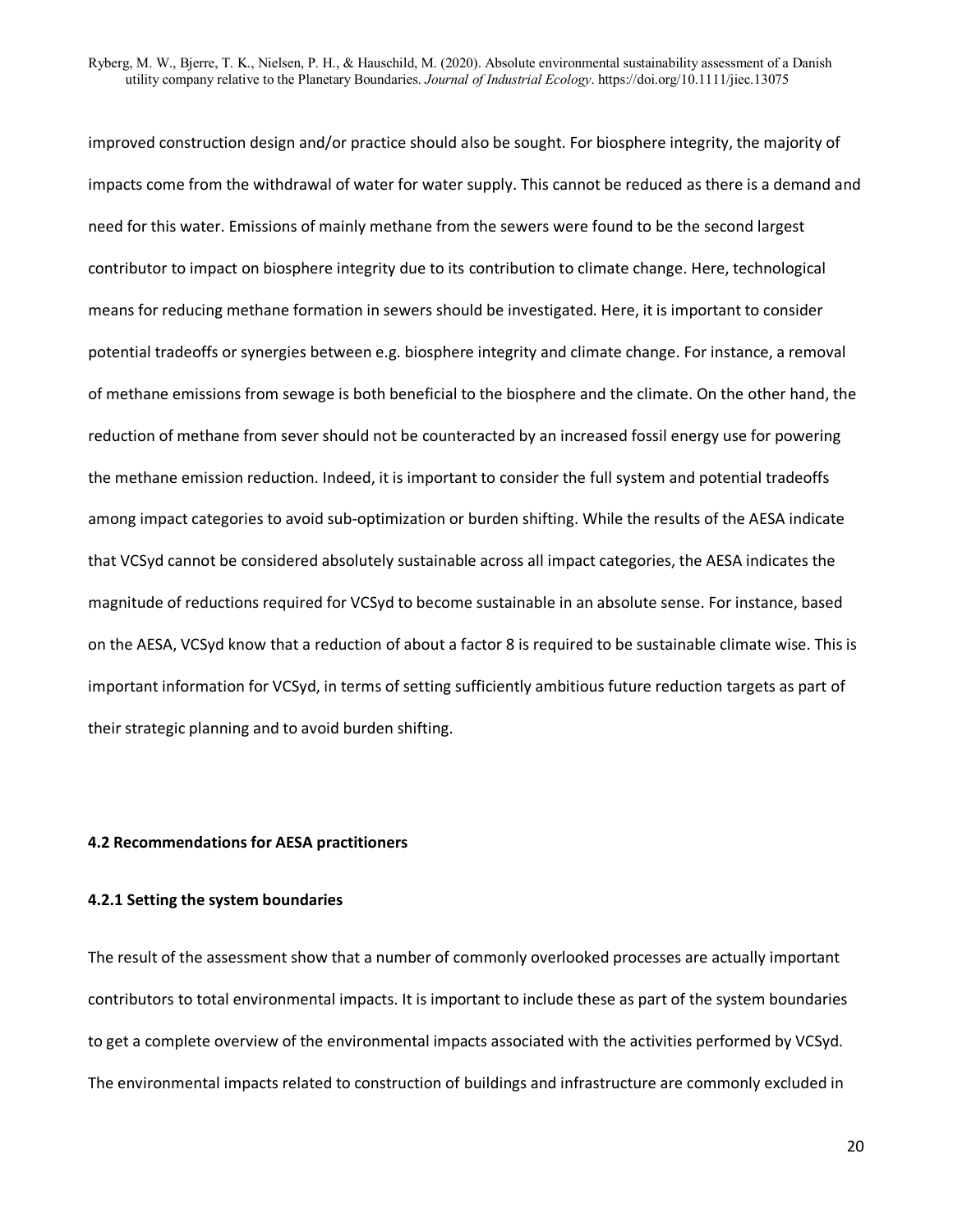LCA of wastewater treatment systems due to the perception that these do not contribute substantially to environmental impacts (Corominas et al., 2013). However, studies which included construction actually found that these processes were relevant to include due to their contribution to some impact categories (Corominas et al., 2013). This study corroborates this as construction related processes were found to account for about one third of the impacts related to climate change and about 50% of impact related to freshwater use via withdrawal from dry and semidry water basins. Similarly, emissions of methane and nitrous oxide ( $N_2O$ ) from the sewer network were found to contribute 16% of impacts on Climate change – Energy imbalance, which highlight the importance of including this process in an assessment that, among other, assess storm- and wastewater management.

#### **4.2.2 Dealing with multifunctional processes**

As done in this study, we recommend that multifunctional processes that are part of the assessed life-cycle, but not covered by the FU are handled by expanding the system boundaries to include the additional functions. This expansion of the AESA's system boundaries should, hereafter, be accounted for in the assigned SoSOS by expanding the scope of the SoSOS to include the additional functions. For instance, VCSyd have three main functions: water supply, wastewater treatment, and electricity and heat generation, which are also reflected in the assigned SoSOS. Thus, a system with several functions will have a similarly large assigned SoSOS because each function must be assigned a SoSOS based on its value to humans. This approach for solving process multifunctionality in LCA-based AESAs is beneficial as it avoids the need for uncertain and often debated assumptions (e.g. system expansion with avoided production or process allocation) that are commonly used in LCA (ISO, 2006b). Avoidance of 'avoided production' methods is beneficial because by introducing avoided production, the AESA becomes relative to the avoided production, thus, switching the assessment from absolute to relative. Process allocation allows for partitioning environmental impacts associated with the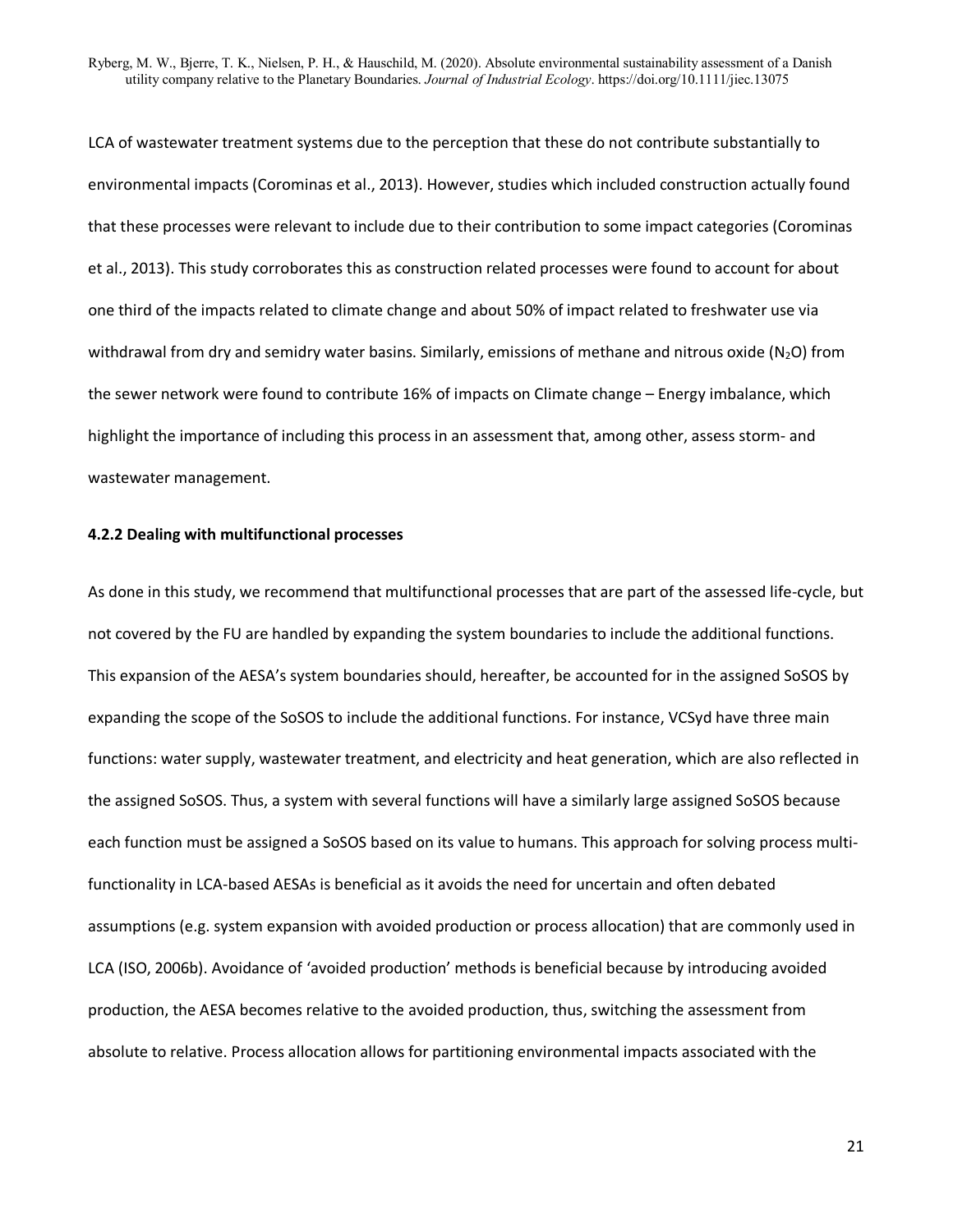multifunctional process among the different functions provided by the process. Allocation of impacts is based on an allocation factor that can be based on either physical or monetary relationships (e.g. economic value, mass, volume, energy content) (ISO, 2006b). Hereby, only impacts allocated to the assessed function are considered in the AESA. However, allocation is also subject to controversy in LCA as the allocation of impacts among functions depends on the value-based choice about which allocation factor to use. This introduces additional uncertainty to the AESA result and can introduce a bias in the AESA (Curran, 2007; Huijbregts, 1998). Thus, avoidance of allocation is beneficial as we avoid introducing uncertainty from the choice of the allocation key. However, currently such approach is likely only possible for the foreground system as approaches for solving multi-functionality is often predefined in existing background LCI databases, such as ecoinvent, using either allocation or system-expansion with avoided production. System expansion of the background system is currently not feasible in AESA because it also requires system expansion of the assigned SoSOS. Methods for aligning the included system processes, through system expansion, and the assigned SoSOS in the background system are currently lacking. Thus, for practical reasons, we currently recommend using process allocation to deal with multifunctional processes in the background system.

### **4.2.3 Defining environmental boundaries and indicators**

The PB framework defines a set of global boundaries for pressures on the Earth System. However, with the update in 2015 (Steffen, Richardson, et al., 2015), the PB framework also includes local to regional scale boundaries (i.e. freshwater use, land-system change, and atmospheric aerosol loading). Thus, indicating the relevance of regional boundaries.

However, the PBs for N and P are still being characterized by global scale boundaries which do not account for the potentially large variability in the response of N and P receiving aquatic ecosystems to N and P loadings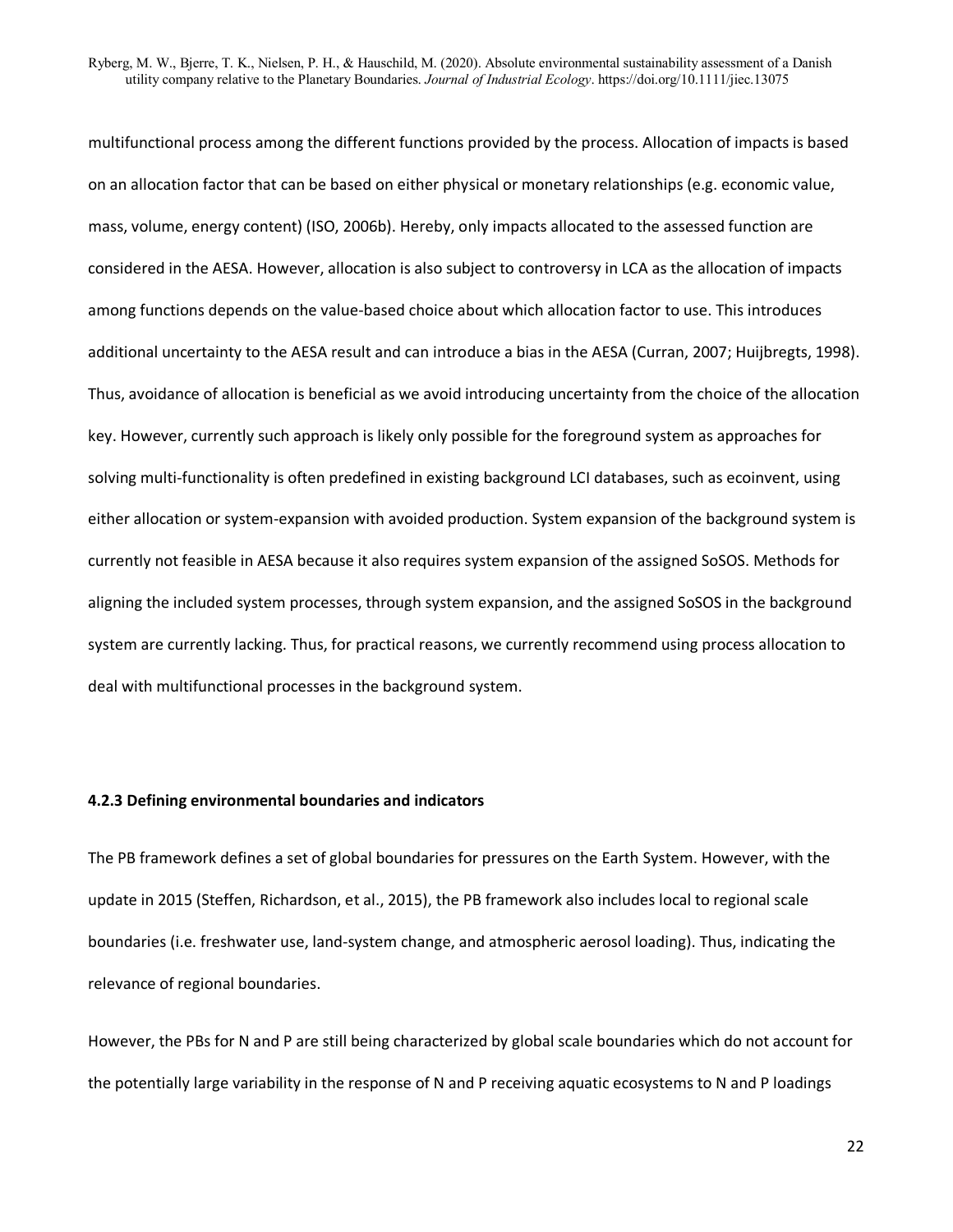(Carpenter & Bennett, 2011; Carpenter, Stanley, & Vander Zanden, 2011). Moreover, the biogeochemical flow indicators in Steffen et al. (2015b) consider P applied as fertilizer on erodible soil and industrial and intentional biological fixation of N. This highlights a limitation of these current PB indicators for biogeochemical flows. The indicators are relevant for political actions (e.g. monitoring and setting targets) for reducing fixation of N and use of P fertilizers. However, the indicators have little relevance for other industries and sectors, which are also important contributors to emissions of N and P e.g., emissions from WWTPs.

Indeed, to express the impact of VCSyd in the indicators of the PB-framework, an equivalent value of P applied as fertilizers on erodible soil and industrial and intentional biological fixation of N had to be estimated based on the quantified masses of P and N emissions to the environment. The meaningfulness of such estimate is questionable. First, the environmental issue is not the application of P or fixation of N, but the emission of N and P to the environment. Second, the calculation of equivalent P application and N fixation is problematic because it creates less incentive for improving the N and P removal efficiency of the WWTP. This is because although the direct emissions are reduced when efficiency is increased, the equivalent P application and N fixation will remain unchanged as the same amount of P application and N fixation is still needed e.g., for producing food for human consumption.

Hence, we provided an example on how to assess the impacts of N and P emissions at a relevant scale. We developed two new impact category indicators to express the potential local effects from the direct N and P emissions from VCSyd's WWTPs and from runoff of wastewater sludge applied to agricultural soil (see Section 2.2). These indicators were based on the critical load concept and were developed specifically for a Danish context (SI 1 Section S5) to express the regional safe operating space that is affected by the direct N and P emissions. Results using the new indicators showed that VCSyd exceeded its assigned SoSOS by a factor 16.6 and 16.1 for P and N, respectively. This is in contrast to the exceedance by a factor 246 and 339 for P and N,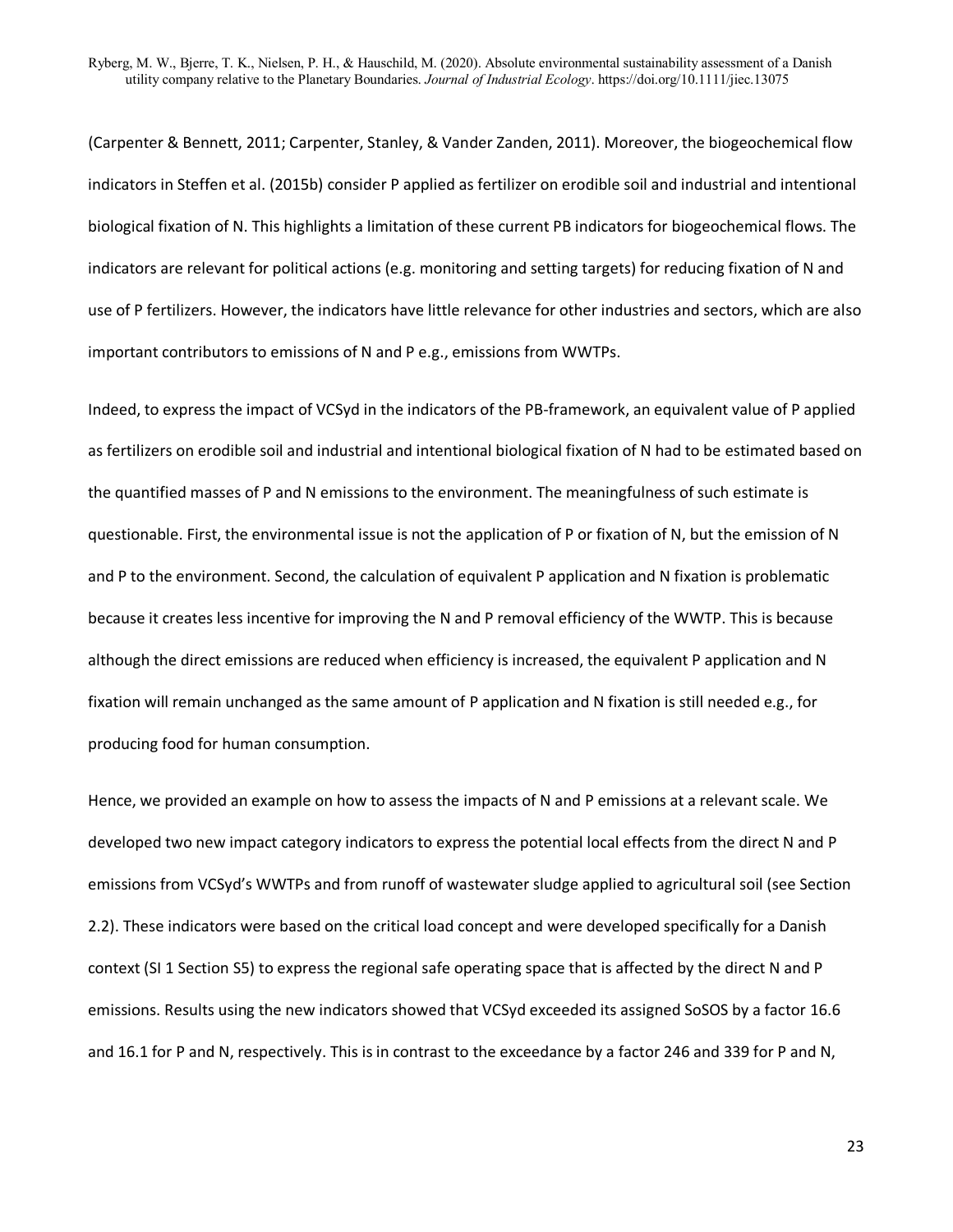respectively, using the indicators based on the PB-framework. The difference between impact scores can be attributed to the calculation of the equivalent P application and N fixation where the need for modelling of the flow of N and P from emission to the environment and back to P application and N fixation introduces large uncertainties to the result. Therefore, we recommend revising the current PB indicators for N and P to focus on emissions of N and P to the environment and investigate the development of global spatially differentiated models for N and P to quantify local and regional impacts. Indeed, such development has already been initiated (Li, Wiedmann, & Hadjikakou, 2019).

#### **4.2.4 Assigning the safe operating space**

As stated in Section 2.4, the selection of a sharing principle for assigning a SoSOS to the studied system has been found to have a large influence on the final result. This has been quantitatively showed in a number of studies (e.g. Lucas, Wilting, Hof, & van Vuuren, 2020; Ryberg, Owsianiak, Clavreul, et al., 2018; Sandin, Peters, & Svanström, 2015) and has also been studied on a more theoretical level, for instance as part of distributional justice theory in relation to climate change (e.g. Caney, 2017; Grasso, 2012; Häyhä, Lucas, van Vuuren, Cornell, & Hoff, 2016; Ryberg, Owsianiak, Richardson, & Hauschild, 2016; Vanderheiden, 2009). Indeed, we fully agree that this choice is important and as stressed in e.g. Ryberg et al. (2018a) it is important to be transparent about the choice of sharing principle. In this study, we selected a single sharing principle i.e. based on an equal per capita sharing among individuals and further sharing among companies based on their value to individual human beings as expressed by their consumption of the companies' products (see Section 2.4 for the methodological details). The assumption about proportionality between consumption of goods and services and value to the consumer is not fully valid as our current consumption is not constrained by environmental limits. Thus, current consumption patterns do not fully capture our consumption patterns if it was constrained by environmental boundaries. In fact, it is likely that the relative consumption share of "necessity goods" such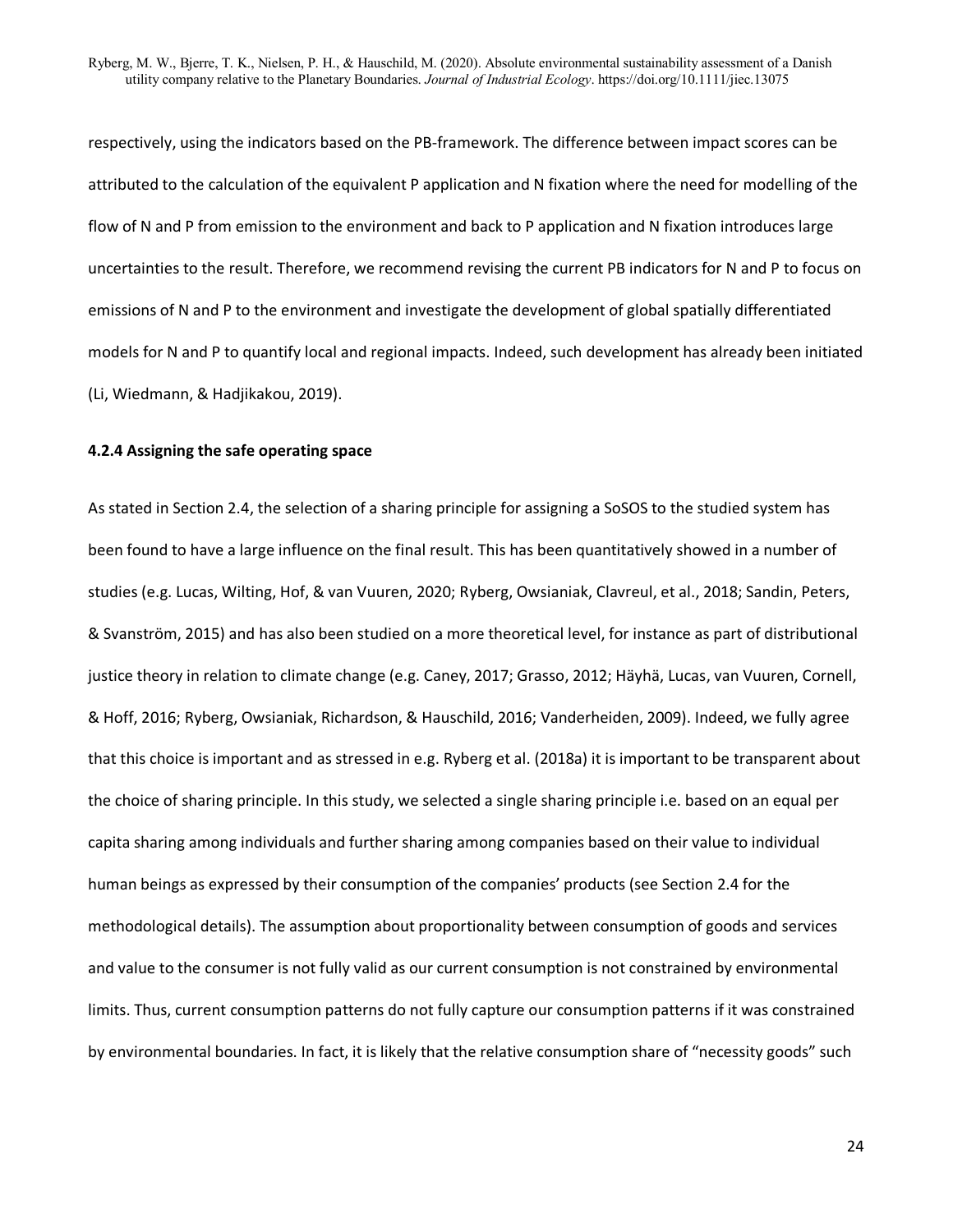as food, water, and housing would increase while the share spent on luxury goods (e.g. the newest phones and sports cars) would decrease. However, data on personal consumption in an economy constrained by environmental limits are not available. Hence, we had to rely on the available household final consumption expenditure data as an adequate proxy.

The selection of the sharing principle used in this study was based on a discussion among the study' authors and stakeholders from VCSyd. We evaluated different sharing principles and selected the one used in this study because it aligned with the values of the company. Moreover, it was considered to best reflect a "fair" assignment of the safe operating space and judged not to introduce a potential bias in the results towards VCSyd. However, the choice of a single sharing principle means that the results and findings about absolute sustainability are, in principle, only relevant for users that agree with the applied sharing principle. The results are less relevant to users with other values, which would entail use of a different sharing principle. In such case, the users would have to derive a new assigned SoSOS based on a sharing principle that aligns with their values and use this for re-calculating final results about absolute sustainability.

## **5 Conclusion**

An AESA was conducted to evaluate if the Danish utility company VCSyd could be considered absolutely sustainable relative to an assigned SoSOS. This study showcased a consistent methodological approach for conducting an AESA, i.e. how to define and model the LCI, quantify environmental impacts and assign a SoSOS to the studied system using an equal per capita approach for downscaling to individual human beings and household final consumption expenditure for subsequent upscaling to company scale. It was found that VCSyd cannot be considered fully sustainable in an absolute sense and priority should be given to reduce impacts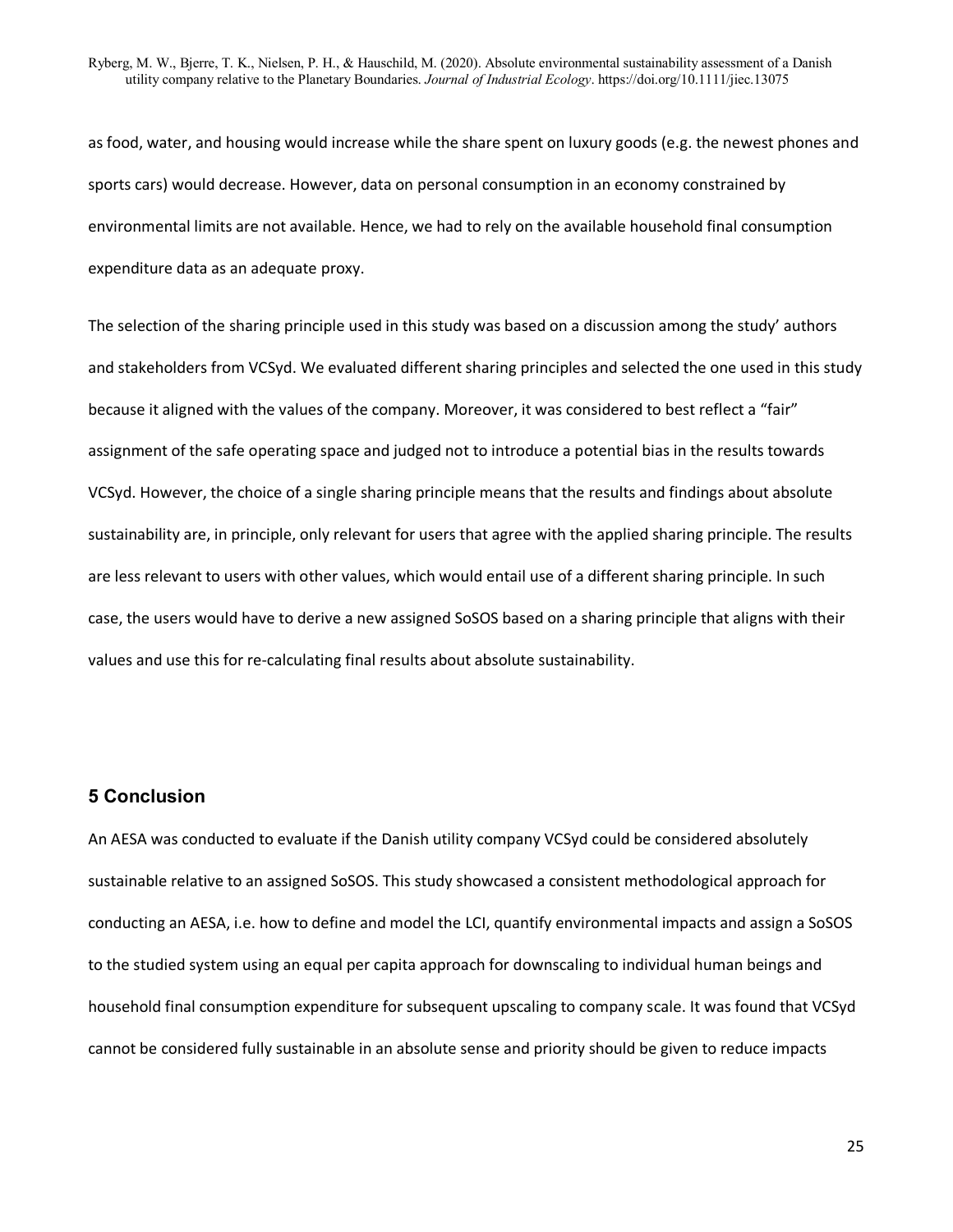related to climate change and nutrient emissions to water. Although, VCSyd cannot be considered absolutely sustainable, the AESA allows for identifying the environmental impact categories where reductions are needed and for deriving specific reduction targets for VCSyd to become absolutely sustainable. This information is important for guiding future environmental strategies in order for VCSyd to become absolutely sustainable and can also be applied as guideline for other utility companies to improve their environmental sustainability performance.

## **Acknowledgements**

The authors would like to thank Bjarne Christensen, Erling Nissen, Finn Mollerup, Susanne Kær, and Sarah Brudler from VandCenter Syd for their help with data collection and for commenting on early manuscript drafts.

## **References**

- Algunaibet, I. M., Pozo Fernández, C., Galán-Martín, Á., Huijbregts, M. A. J., Mac Dowell, N., & Guillén-Gosálbez, G. (2019). Powering sustainable development within planetary boundaries. *Energy & Environmental Science*, *12*, 1890–1900. https://doi.org/10.1039/C8EE03423K
- Andrew, R. M., & Vesely, É.-T. (2008). Life-cycle energy and CO2 analysis of stormwater treatment devices. *Water Science and Technology*, *58*(5), 985–993. https://doi.org/10.2166/wst.2008.455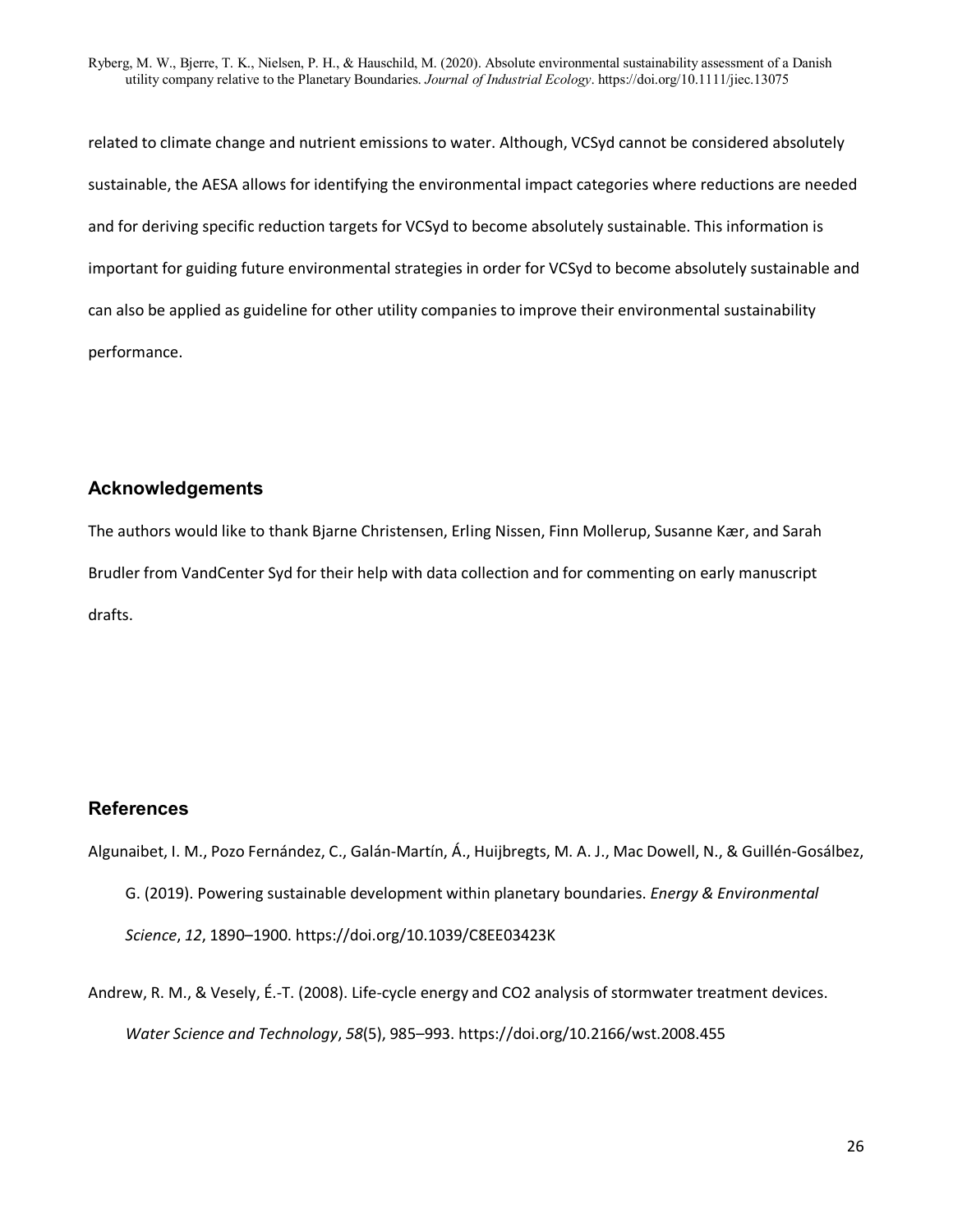- Antikainen, R., Lemola, R., Nousiainen, J. I., Sokka, L., Esala, M., Huhtanen, P., & Rekolainen, S. (2005). Stocks and flows of nitrogen and phosphorus in the Finnish food production and consumption system. *Agriculture, Ecosystems & Environment*, *107*(2–3), 287–305. https://doi.org/10.1016/j.agee.2004.10.025
- Benhelal, E., Zahedi, G., Shamsaei, E., & Bahadori, A. (2013). Global strategies and potentials to curb CO2 emissions in cement industry. *Journal of Cleaner Production*, *51*, 142–161. https://doi.org/10.1016/j.jclepro.2012.10.049
- Bjørn, A., Chandrakumar, C., Boulay, A.-M., Doka, G., Fang, K., Gondran, N., … Ryberg, M. (2020). Review of lifecycle based methods for absolute environmental sustainability assessment and their applications. *Environmental Research Letters*. https://doi.org/10.1088/1748-9326/ab89d7
- Brejnrod, K. N., Kalbar, P., Petersen, S., & Birkved, M. (2017). The absolute environmental performance of buildings. *Building and Environment*, *119*, 87–98. https://doi.org/10.1016/j.buildenv.2017.04.003
- Brudler, S., Arnbjerg-Nielsen, K., Hauschild, M. Z., Ammitsøe, C., Hénonin, J., & Rygaard, M. (2019). Life cycle assessment of point source emissions and infrastructure impacts of four types of urban stormwater systems. *Water Research*, *156*, 383–394. https://doi.org/10.1016/j.watres.2019.03.044
- Brudler, S., Arnbjerg-Nielsen, K., Hauschild, M. Z., & Rygaard, M. (2016). Life cycle assessment of stormwater management in the context of climate change adaptation. *Water Research*, *106*, 394–404. https://doi.org/10.1016/j.watres.2016.10.024
- Caney, S. (2017). Justice and the distribution of greenhouse gas emissions. *Globalization and Common Responsibilities of States*, *9626*, 11–32. https://doi.org/10.4324/9781315254135
- Carpenter, S. R., & Bennett, E. M. (2011). Reconsideration of the planetary boundary for phosphorus. *Environmental Research Letters*, *6*, 014009. https://doi.org/10.1088/1748-9326/6/1/014009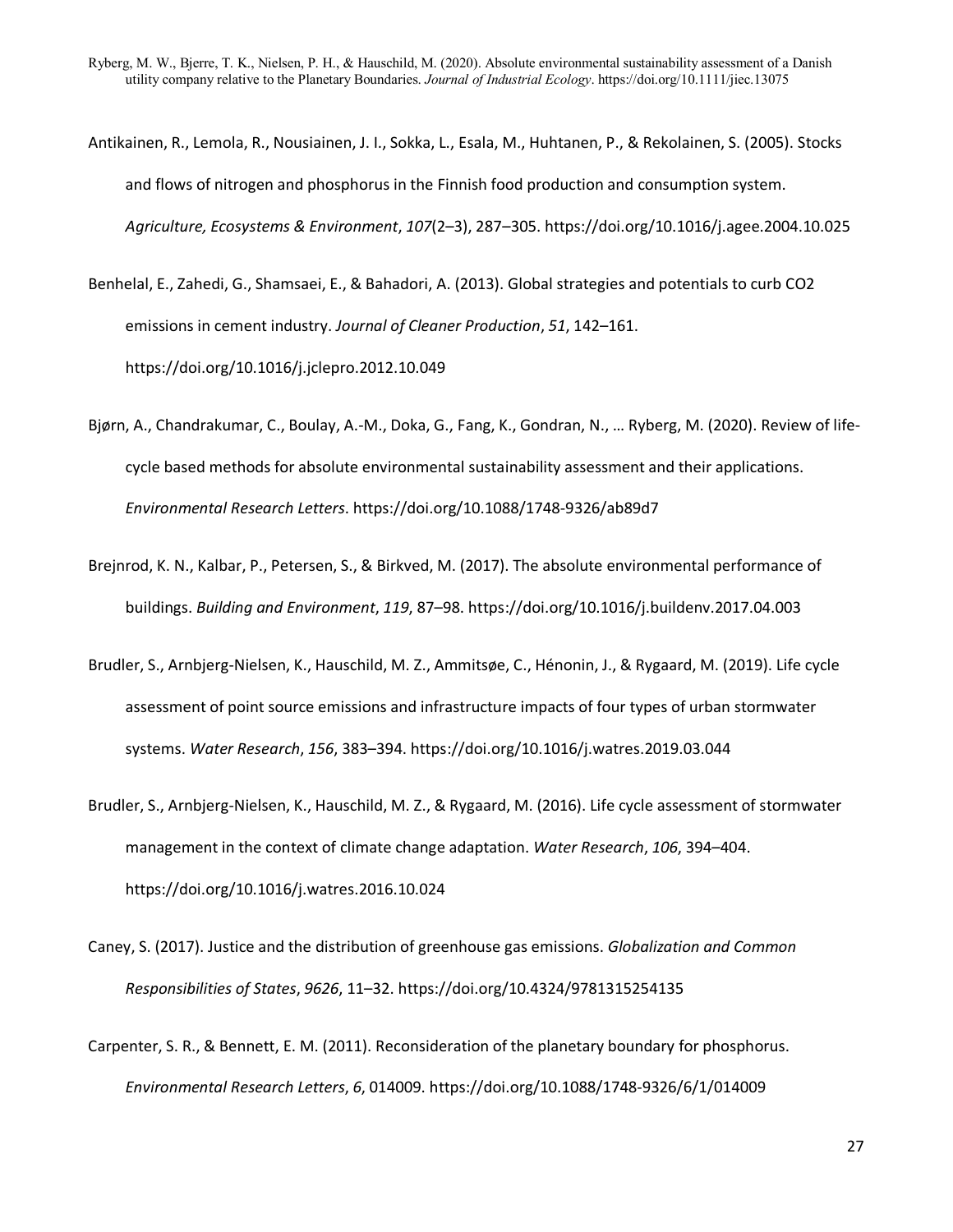- Carpenter, S. R., Stanley, E. H., & Vander Zanden, M. J. (2011). State of the World's Freshwater Ecosystems: Physical, Chemical, and Biological Changes. *Annual Review of Environment and Resources*, *36*(1), 75–99. https://doi.org/10.1146/annurev-environ-021810-094524
- Chandrakumar, C., McLaren, S. J., Jayamaha, N. P., & Ramilan, T. (2019). Absolute Sustainability-Based Life Cycle Assessment (ASLCA): A Benchmarking Approach to Operate Agri-food Systems within the 2°C Global Carbon Budget. *Journal of Industrial Ecology*, *23*(4), 906–917. https://doi.org/10.1111/jiec.12830
- Chen, M., & Graedel, T. E. (2016). A half-century of global phosphorus flows, stocks, production, consumption, recycling, and environmental impacts. *Global Environmental Change*, *36*, 139–152. https://doi.org/10.1016/j.gloenvcha.2015.12.005
- Corominas, L., Foley, J., Guest, J. S., Hospido, A., Larsen, H. F., Morera, S., & Shaw, A. (2013). Life cycle assessment applied to wastewater treatment: State of the art. *Water Research*, *47*(15), 5480–5492. https://doi.org/10.1016/j.watres.2013.06.049
- Curran, M. A. (2007). Co-Product and Input Allocation Approaches for Creating Life Cycle Inventory Data: A Literature Review. *International Journal of Life Cycle Assessment*, *12*(1), 65–78. https://doi.org/10.1065/lca2006.08.268
- Desmidt, E., Ghyselbrecht, K., Zhang, Y., Pinoy, L., Van Der Bruggen, B., Verstraete, W., … Meesschaert, B. (2015). Global phosphorus scarcity and full-scale P-recovery techniques: A review. *Critical Reviews in Environmental Science and Technology*, *45*(4), 336–384. https://doi.org/10.1080/10643389.2013.866531

Doka, G. (2016). *Combining life cycle inventory results with planetary boundaries: The Planetary Boundary Allowance impact assessment method Update PBA'06*. Retrieved from Doka Life Cycle Assessments website: http://www.doka.ch/DokaPBA06Method.pdf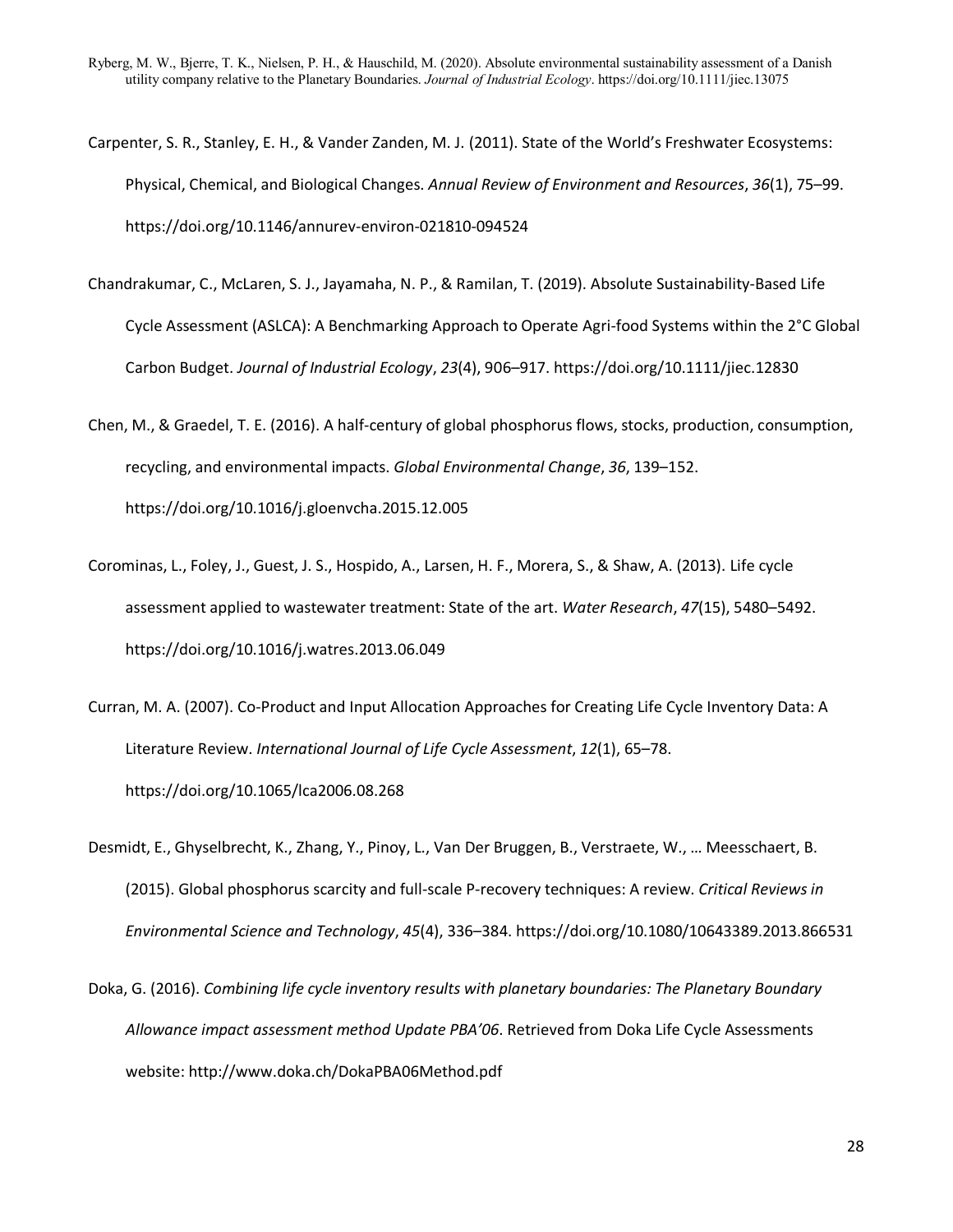- EC-JRC. (2010). *General guide for life cycle assessment—detailed guidance. ILCD Handbook—International Reference Life Cycle Data System*. Luxembourg: European Commission - Joint Research Centre.
- Egle, L., Rechberger, H., Krampe, J., & Zessner, M. (2016). Phosphorus recovery from municipal wastewater: An integrated comparative technological, environmental and economic assessment of P recovery technologies. *Science of the Total Environment*. https://doi.org/10.1016/j.scitotenv.2016.07.019

Eurostat. (1995). European System of Accounts (ESA 1995). In *1995*. Luxembourg: EU Commission.

- Fang, K., Heijungs, R., Duan, Z., & De Snoo, G. R. (2015). *The Environmental Sustainability of Nations: Benchmarking the Carbon, Water and Land Footprints against Allocated Planetary Boundaries*. 11285– 11305. https://doi.org/10.3390/su70811285
- Gallego, A., Hospido, A., Moreira, M. T., & Feijoo, G. (2008). Environmental performance of wastewater treatment plants for small populations. *Resources, Conservation and Recycling*, *52*(6), 931–940. https://doi.org/10.1016/j.resconrec.2008.02.001
- Ghimire, S. R., Johnston, J. M., Ingwersen, W. W., & Sojka, S. (2017). Life cycle assessment of a commercial rainwater harvesting system compared with a municipal water supply system. *Journal of Cleaner Production*, *151*, 74–86. https://doi.org/10.1016/j.jclepro.2017.02.025
- Godskesen, B., Hauschild, M., Rygaard, M., Zambrano, K., & Albrechtsen, H. J. (2013). Life-cycle and freshwater withdrawal impact assessment of water supply technologies. *Water Research*, *47*(7), 2363–2374. https://doi.org/10.1016/j.watres.2013.02.005
- Goedkoop, M., Heijungs, R., Huijbregts, M. A. J., De Schryver, A., Struijs, J., & van Zelm, R. (2013). *ReCiPe 2008 a life cycle impact assessment method which comprises harmonised category indicators at the midpoint and endpoint level - First Edition. Report 1: Characterisation* (1st ed.). Retrieved from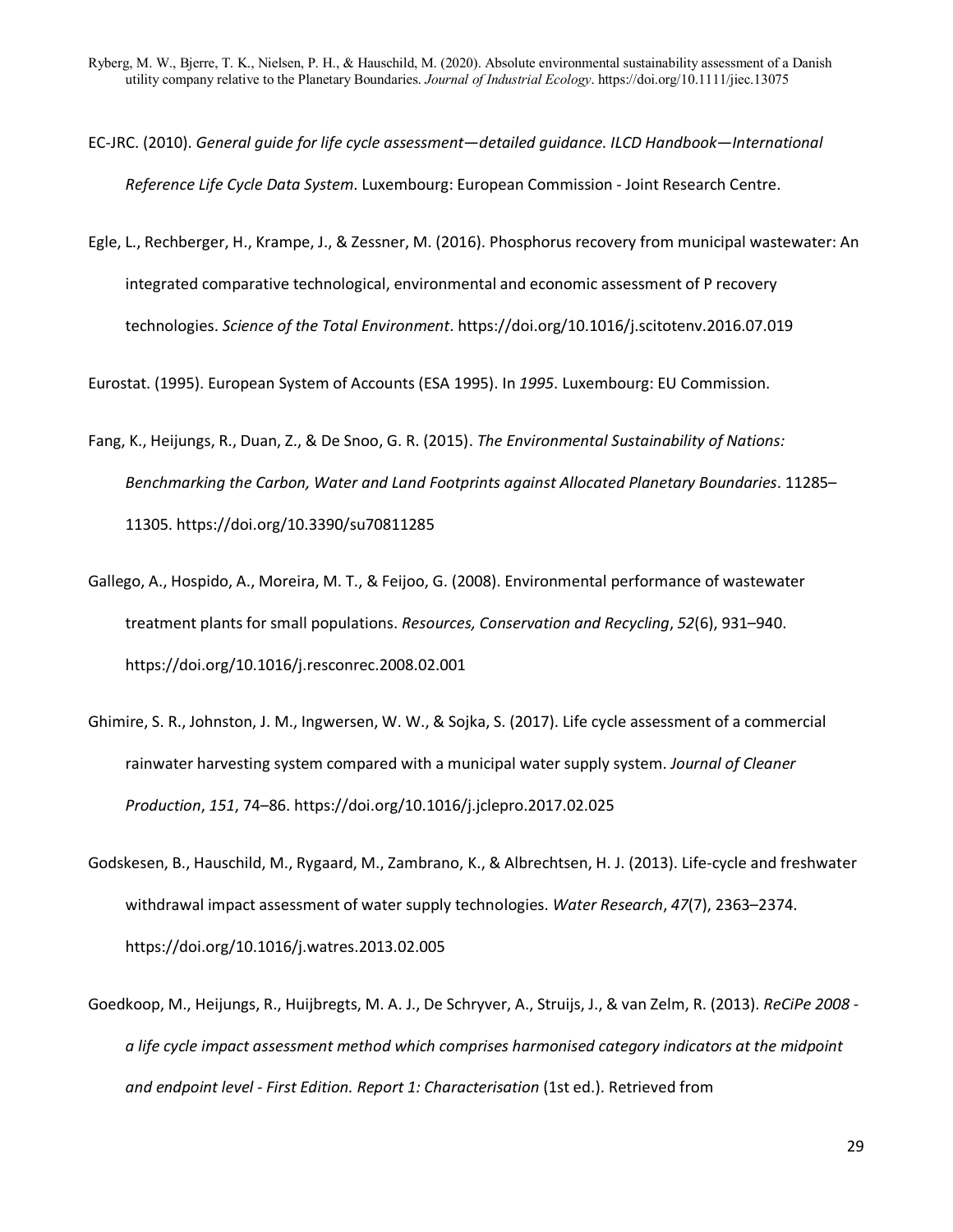https://www.rivm.nl/en/life-cycle-assessment-lca/downloads

Grasso, M. (2012). Sharing the Emission Budget. *Political Studies*, *60*(3), 668–686. https://doi.org/10.1111/j.1467-9248.2011.00929.x

Guisasola, A., de Haas, D., Keller, J., & Yuan, Z. (2008). Methane formation in sewer systems. *Water Research*, *42*(6–7), 1421–1430. https://doi.org/10.1016/j.watres.2007.10.014

Hauschild, M. Z. (2015). Better – But is it Good Enough? On the Need to Consider Both Eco-efficiency and Ecoeffectiveness to Gauge Industrial Sustainability. *Procedia CIRP*, *29*, 1–7. https://doi.org/10.1016/j.procir.2015.02.126

- Häyhä, T., Lucas, P. L., van Vuuren, D. P., Cornell, S. E., & Hoff, H. (2016). From Planetary Boundaries to national fair shares of the global safe operating space — How can the scales be bridged? *Global Environmental Change*, *40*, 60–72. https://doi.org/10.1016/j.gloenvcha.2016.06.008
- Hjalsted, A. W., Laurent, A., Andersen, M. M., Olsen, K. H., Ryberg, M., & Hauschild, M. (2020). Sharing the safe operating space. Exploring ethical allocation principles to operationalize the planetary boundaries and assess absolute sustainability at individual and industrial sector levels. *Journal of Industrial Ecology*. https://doi.org/10.1111/jiec.13050
- Huijbregts, M. A. J. (1998). Part II: Dealing with parameter uncertainty and uncertainty due to choices in life cycle assessment. *The International Journal of Life Cycle Assessment*, *3*(6), 343–351. https://doi.org/10.1007/BF02979345
- Huijbregts, M. A. J., Steinmann, Z. J. N., Elshout, P. M. F., Stam, G., Verones, F., Vieira, M., & van Zelm, R. (2016). ReCiPe2016 : a harmonized life cycle impact assessment method at midpoint and endpoint level. Report I: Characterisation. *The International Journal of Life Cycle Assessment*, (October), 1–152.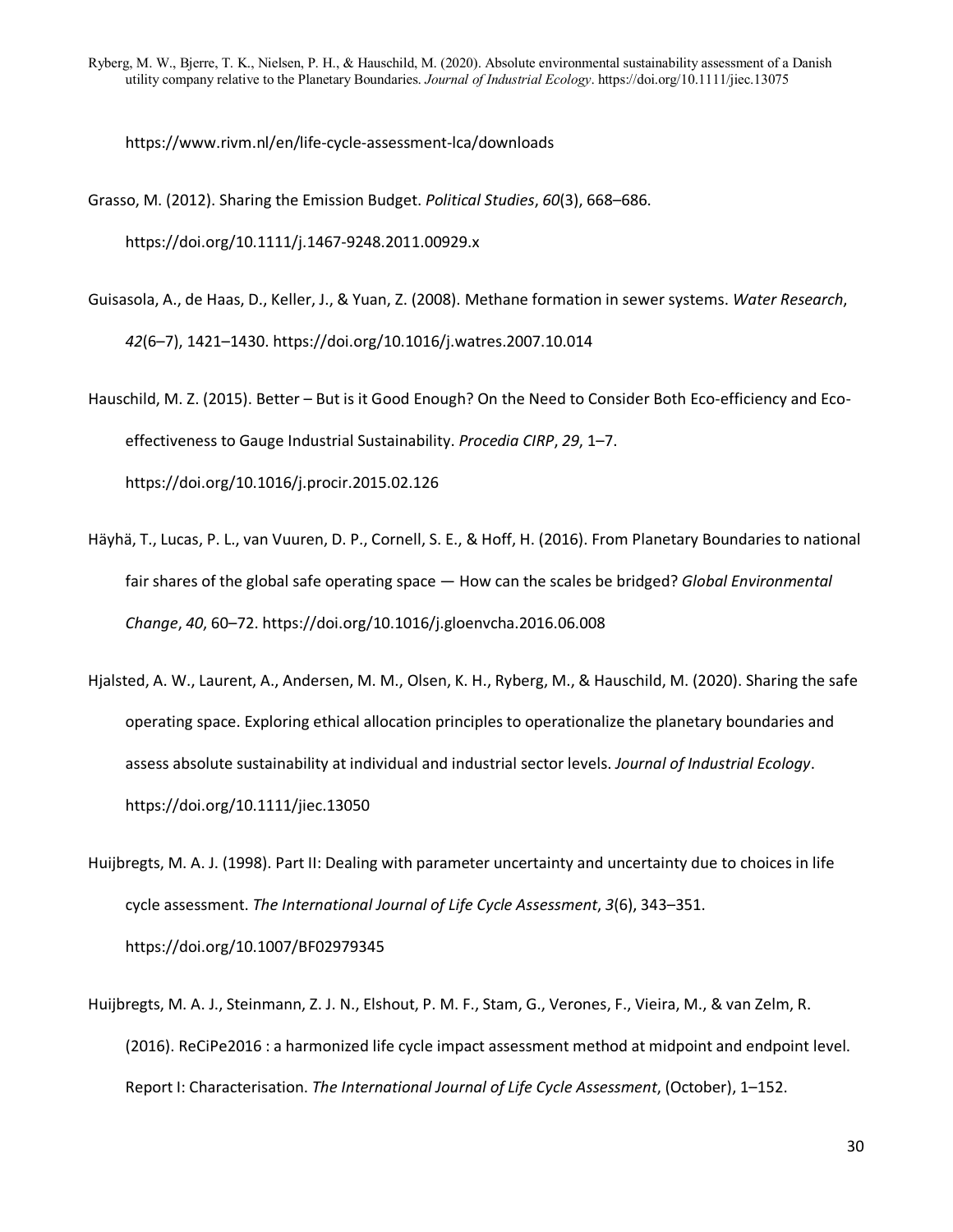https://doi.org/10.1007/s11367-016-1246-y

- ISO. (2006a). *ISO 14040: Environmental management – Life cycle assessment – Principles and framework*. International Organization for Standardization.
- ISO. (2006b). *ISO 14044:2006. Environmental management – Life cycle assessment – Requirements and guidelines.* International Organization for Standardization.
- Leach, A. M., Galloway, J. N., Bleeker, A., Erisman, J. W., Kohn, R., & Kitzes, J. (2012). A nitrogen footprint model to help consumers understand their role in nitrogen losses to the environment. *Environmental Development*, *1*(1), 40–66. https://doi.org/10.1016/j.envdev.2011.12.005
- Li, M., Wiedmann, T., & Hadjikakou, M. (2019). Towards meaningful consumption-based planetary boundary indicators: The phosphorus exceedance footprint. *Global Environmental Change*, *54*(December 2018), 227–238. https://doi.org/10.1016/j.gloenvcha.2018.12.005
- Lin, Y., Guo, M., Shah, N., & Stuckey, D. C. (2016). Economic and environmental evaluation of nitrogen removal and recovery methods from wastewater. *Bioresource Technology*, *215*, 227–238. https://doi.org/10.1016/j.biortech.2016.03.064

Lippert-Rasmussen, K. (2015). *Luck Egalitarianism* (1st ed.). Bloomsbury Academic.

- Lucas, P. L., Wilting, H. C., Hof, A. F., & van Vuuren, D. P. (2020). Allocating planetary boundaries to large economies: Distributional consequences of alternative perspectives on distributive fairness. *Global Environmental Change*, *60*(October 2019), 102017. https://doi.org/10.1016/j.gloenvcha.2019.102017
- Minami, K., & Takata, K. (1997). Atmospheric methane: sources, sinks, and strategies for reducing agricultural emissions. *Water Science and Technology*, *36*(6–7). https://doi.org/10.1016/S0273-1223(97)00562-3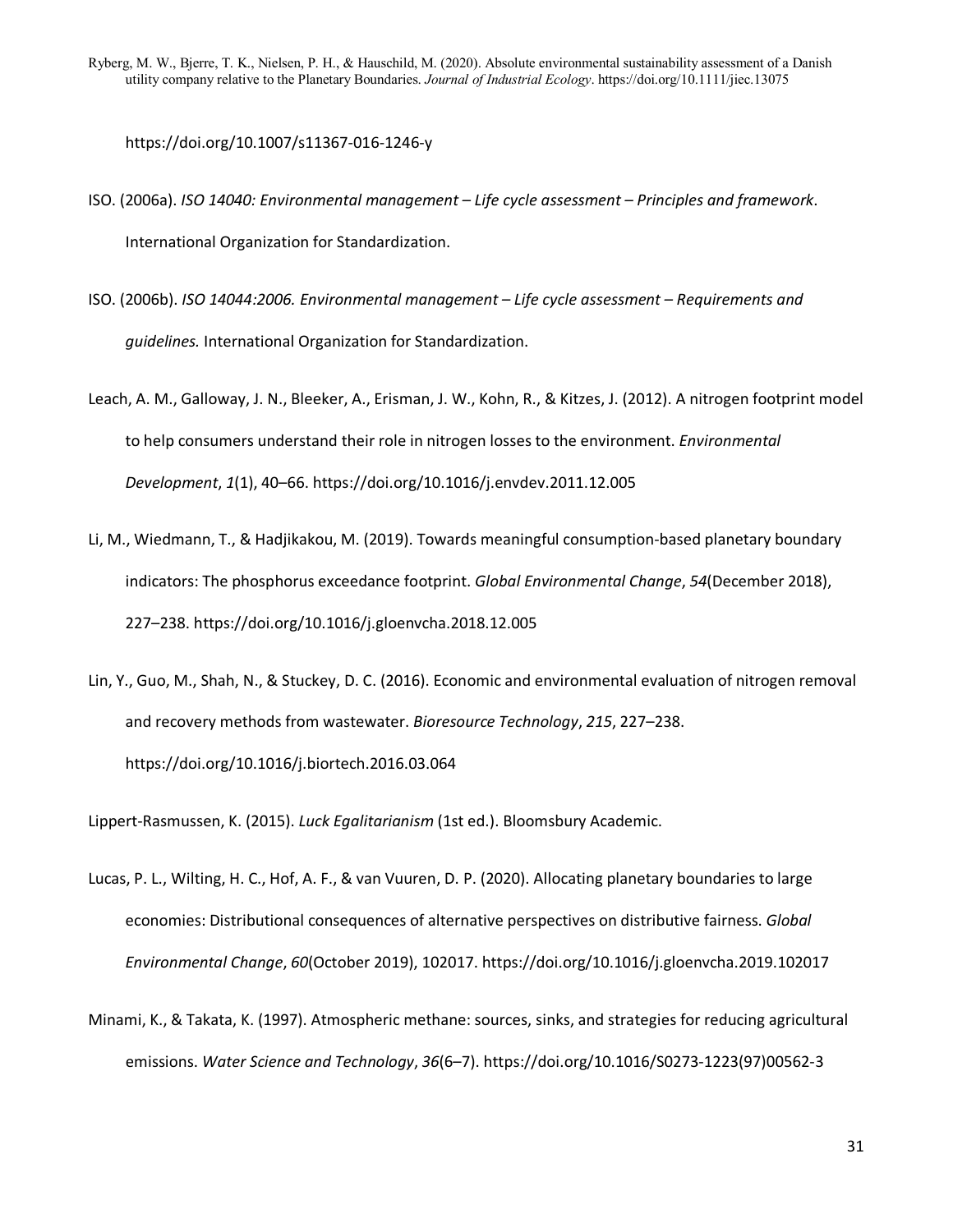- O'Sullivan, A. D., Wicke, D., Hengen, T. J., Sieverding, H. L., & Stone, J. J. (2015). Life Cycle Assessment modelling of stormwater treatment systems. *Journal of Environmental Management*, *149*, 236–244. https://doi.org/10.1016/j.jenvman.2014.10.025
- Opher, T., & Friedler, E. (2016). Comparative LCA of decentralized wastewater treatment alternatives for nonpotable urban reuse. *Journal of Environmental Management*, *182*, 464–476. https://doi.org/10.1016/j.jenvman.2016.07.080
- Polruang, S., Sirivithayapakorn, S., & Prateep Na Talang, R. (2018). A comparative life cycle assessment of municipal wastewater treatment plants in Thailand under variable power schemes and effluent management programs. *Journal of Cleaner Production*, *172*, 635–648. https://doi.org/10.1016/j.jclepro.2017.10.183
- Puyol, D., Batstone, D. J., Hülsen, T., Astals, S., Peces, M., & Krömer, J. O. (2017). Resource recovery from wastewater by biological technologies: Opportunities, challenges, and prospects. *Frontiers in Microbiology*, *7*(JAN), 1–23. https://doi.org/10.3389/fmicb.2016.02106
- Remy, C., Boulestreau, M., Warneke, J., Jossa, P., Kabbe, C., & Lesjean, B. (2016). Evaluating new processes and concepts for energy and resource recovery from municipal wastewater with life cycle assessment. *Water Science and Technology*, *73*(5), 1074–1080. https://doi.org/10.2166/wst.2015.56
- Risch, E., Gutierrez, O., Roux, P., Boutin, C., & Corominas, L. (2015). Life cycle assessment of urban wastewater systems: Quantifying the relative contribution of sewer systems. *Water Research*, *77*, 35–48. https://doi.org/10.1016/j.watres.2015.03.006
- Rockström, J., Steffen, W., Noone, K., Persson, A., Stuart III Chapin, F., Lambin, E. F., … Foley, J. A. (2009). A safe operating space for humanity. *Nature*, *461*(7263), 472–475. https://doi.org/10.1038/461472a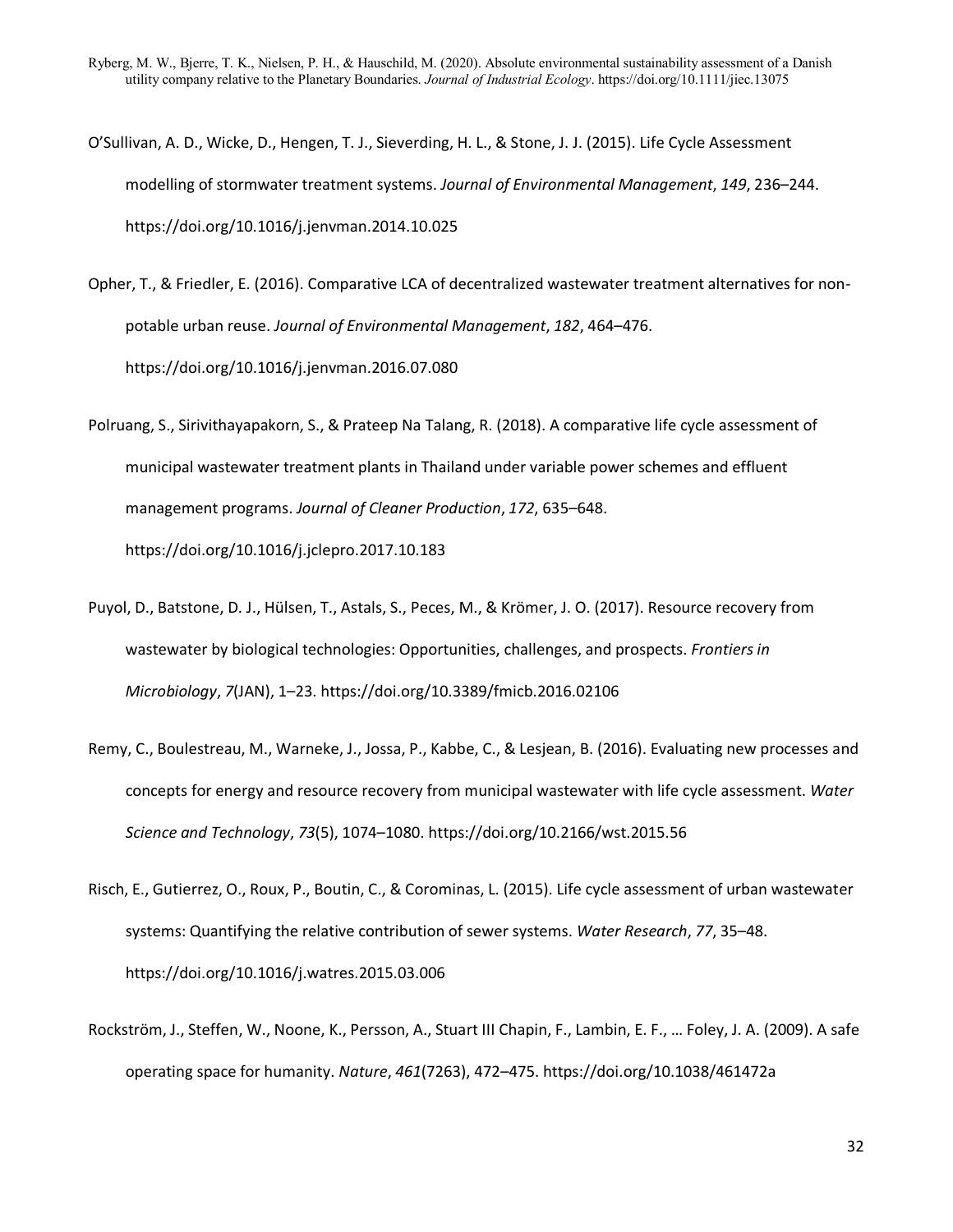- Ryberg, M. W., Owsianiak, M., Clavreul, J., Mueller, C., Sim, S., King, H., & Hauschild, M. Z. (2018). How to bring absolute sustainability into decision-making: An industry case study using a Planetary Boundary-based methodology. *Science of the Total Environment*, *634*, 1406–1416. https://doi.org/https://doi.org/10.1016/j.scitotenv.2018.04.075
- Ryberg, M. W., Owsianiak, M., Richardson, K., & Hauschild, M. Z. (2016). Challenges in implementing a Planetary Boundaries based Life-Cycle Impact Assessment Methodology. *Journal of Cleaner Production*, *139*, 450–459. https://doi.org/10.1016/j.jclepro.2016.08.074
- Ryberg, M. W., Owsianiak, M., Richardson, K., & Hauschild, M. Z. (2018). Development of a life-cycle impact assessment methodology linked to the Planetary Boundaries framework. *Ecological Indicators*, *88*, 250– 262. https://doi.org/10.1016/j.ecolind.2017.12.065
- Sandin, G., Peters, G. M., & Svanström, M. (2015). Using the planetary boundaries framework for setting impact-reduction targets in LCA contexts. *The International Journal of Life Cycle Assessment*, *20*(12), 1684–1700. https://doi.org/10.1007/s11367-015-0984-6
- Scholz, R. W., Ulrich, A. E., Eilittä, M., & Roy, A. (2013). Sustainable use of phosphorus: A finite resource. *Science of the Total Environment*, *461*–*462*, 799–803. https://doi.org/10.1016/j.scitotenv.2013.05.043
- Sengupta, S., Nawaz, T., & Beaudry, J. (2015). Nitrogen and Phosphorus Recovery from Wastewater. *Current Pollution Reports*, *1*(3), 155–166. https://doi.org/10.1007/s40726-015-0013-1
- Statistics Denmark. (2019). Husholdningers forbrug på dansk område (72 grp) efter prisenhed, tid og formål. Retrieved February 5, 2019, from http://www.statistikbanken.dk/NAHC23
- Steffen, W., Broadgate, W., Deutsch, L., Gaffney, O., & Ludwig, C. (2015). The trajectory of the Anthropocene : The Great Acceleration. *The Anthropocene Review*. https://doi.org/10.1177/2053019614564785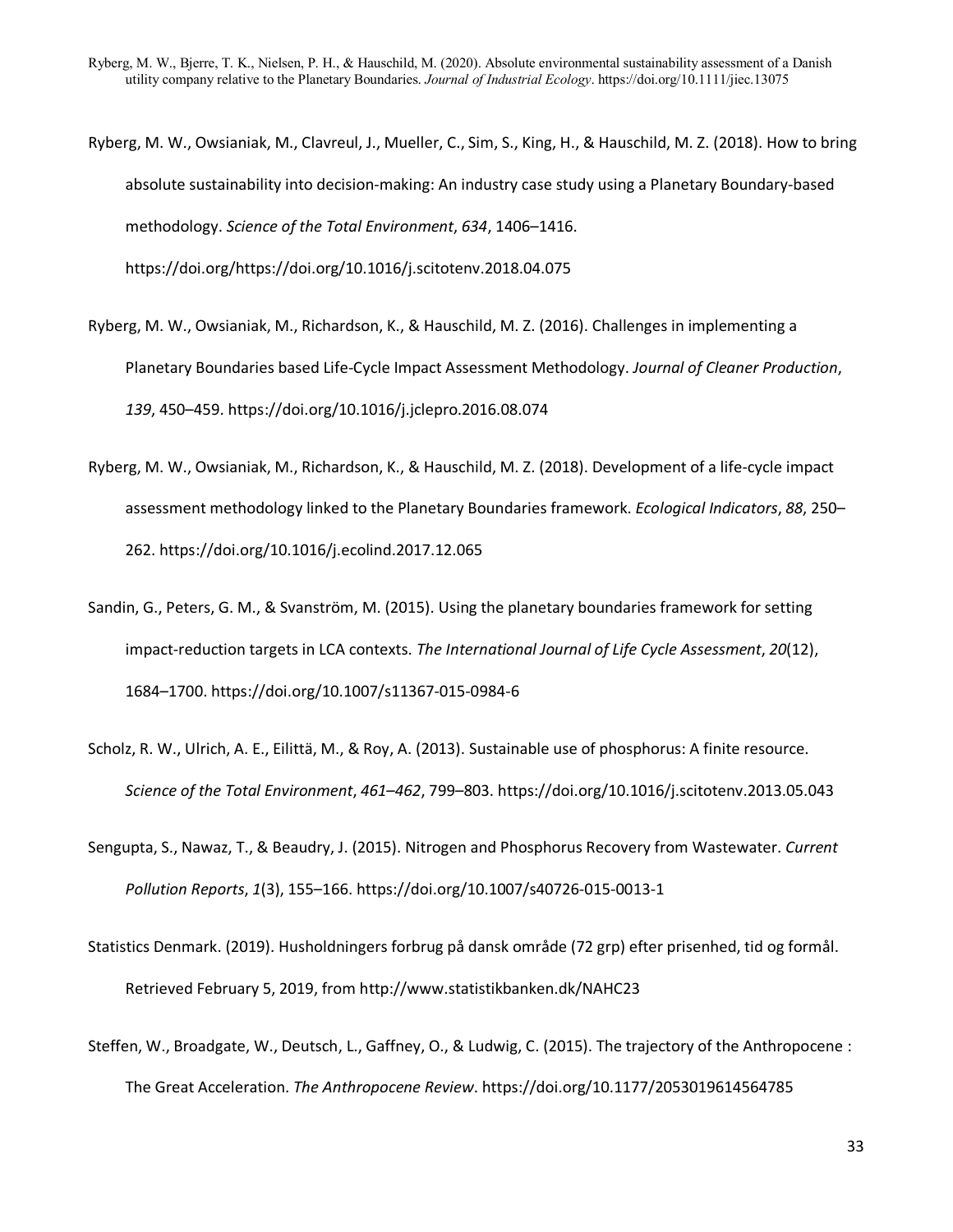- Steffen, W., Richardson, K., Rockström, J., Cornell, S. E., Fetzer, I., Bennett, E. M., … Sorlin, S. (2015). Planetary boundaries: Guiding human development on a changing planet. *Science*, *347*(6223), 736. https://doi.org/10.1126/science.1259855
- Steffen, W., Rockström, J., Richardson, K., Lenton, T. M., Folke, C., Liverman, D., … Schellnhuber, H. J. (2018). Trajectories of the Earth System in the Anthropocene. *Proceedings of the National Academy of Sciences*, *115*(33), 8252–8259. https://doi.org/10.1073/pnas.1810141115
- Suh, S., & Yee, S. (2011). Phosphorus use-efficiency of agriculture and food system in the US. *Chemosphere*, *84*(6), 806–813. https://doi.org/10.1016/j.chemosphere.2011.01.051
- Tjandraatmadja, G., Pollard, C., Sheedy, C., & Gozukara, Y. (2010). *Sources of contaminants in domestic wastewater : nutrients and additional elements from household products*. CSIRO: Water for a Healthy Country National Research Flagship.
- Uche, J., Martínez-Gracia, A., Círez, F., & Carmona, U. (2015). Environmental impact of water supply and water use in a Mediterranean water stressed region. *Journal of Cleaner Production*, *88*, 196–204. https://doi.org/10.1016/j.jclepro.2014.04.076
- van der Hoek, J. P., Duijff, R., & Reinstra, O. (2018). Nitrogen recovery from wastewater: Possibilities, competition with other resources, and adaptation pathways. *Sustainability (Switzerland)*, *10*(12). https://doi.org/10.3390/su10124605
- Vanderheiden, S. (2009). Allocating ecological space. *Journal of Social Philosophy*, *40*(2), 257–275. https://doi.org/10.1111/j.1467-9833.2009.01450.x
- WCED. (1987). *Our Common Future*. Oxford: World Commission on Environment and Development. Oxford Univ. Press.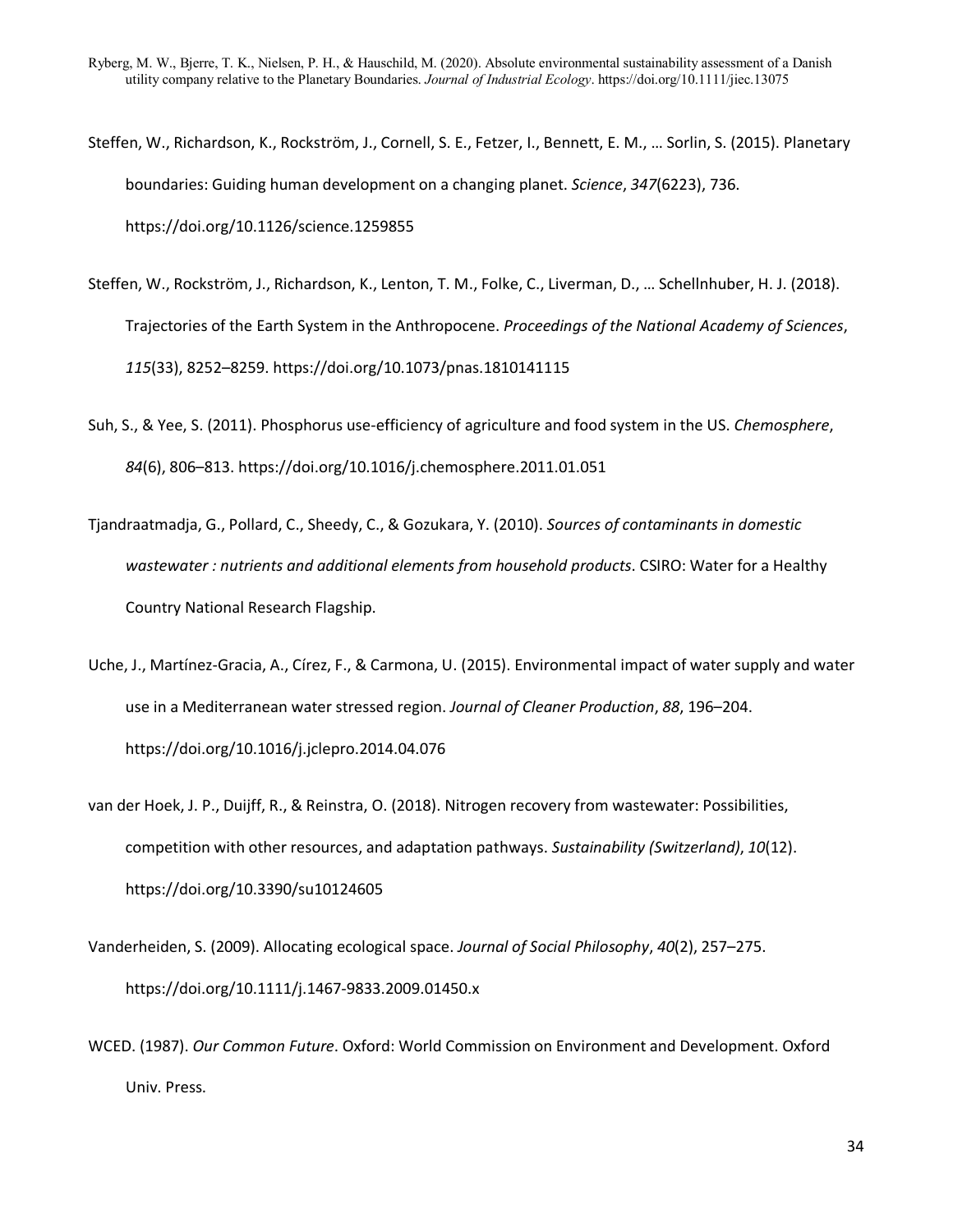Weidema, B. P., Bauer, C., Hischier, R., Mutel, C., Nemecek, T., Reinhard, J., … Wernet, G. (2013). *Overview and methodology, Data quality guideline for the ecoinvent database version 3. Ecoinvent Report 1(v3)*. Retrieved from The ecoinvent Centre website: www.ecoinvent.org

Wolff, A., Gondran, N., & Brodhag, C. (2017). Detecting unsustainable pressures exerted on biodiversity by a company. Application to the food portfolio of a retailer. *Journal of Cleaner Production*, *166*, 784–797. https://doi.org/10.1016/j.jclepro.2017.08.057

World Bank. (2017). Population, total. Retrieved December 19, 2017, from

http://data.worldbank.org/indicator/SP.POP.TOTL

## **Supporting Information**

Supporting Information 1 provide specific details on the life-cycle inventory modelling of the case study as well as additional methods and results for this study.

Supporting Information 2 provides a complete overview of the life cycle inventory for modelling the case study and all unit processes developed as part of this study. Characterization factors used to quantify environmental impacts in metrics of the Planetary Boundaries are provided. Supplementary large tables and data for Figure 2 and 3 are also provided.